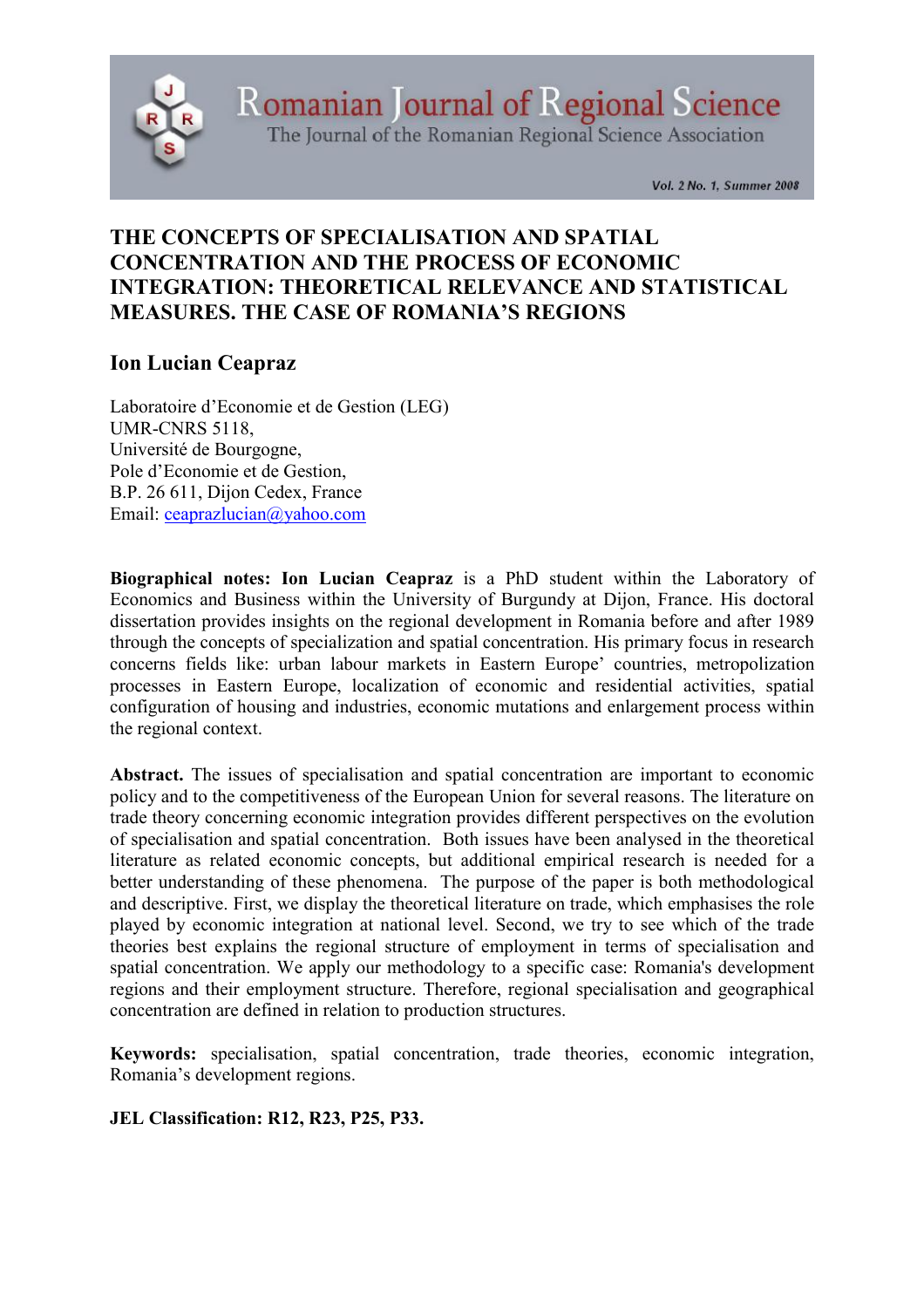# 1. Theoretical background

Even today the economic theory does not offer universal explanations concerning the phenomena of specialization and concentration. There are various models which are based on the traditional theory of trade, the new trade theory and the new economic geography. These models make different propositions according to the diverse hypotheses taken into account ( von Schutz, Stierle, 2003).

The purpose of this paper is to highlight the concepts of specialization and spatial concentration which are interrelated and complementary from the perspective of economic geography and trade integration of the former Eastern Europe's countries.

This paper is structured in four parts. To study the fundamental theories of the trade it is necessary to define exactly the notions of specialization and concentration.

*The first part* is dedicated to the brief presentation of the various theories concerning the international trade and the economic geography, each presenting peculiarities which end in different propositions. Also, we explain the concepts of specialization and concentration by emphasizing their basic definitions and the differences and common points which characterize them. In the theoretical literature both concepts are sometimes used in a close direction while at the empirical level they have different senses. Indeed, to know why a country or a region specializes in a precise activity or why such a particular branch of industry is especially localized in a particular place implies different mechanisms.

*Secondly*, we propose a brief descriptive analysis concerning the evolution of the former Eastern Europe's countries and the main theories and empirical analysis attached to the economic effects of the integration on their territorial and sector-based dynamics.

*Thirdly*, we are going to focus on the theoretical frame best adapted to our analysis of the Romanian's regions of development.

*Finally*, we give some statistical results concerning the specialization and spatial concentration in Romania's regions.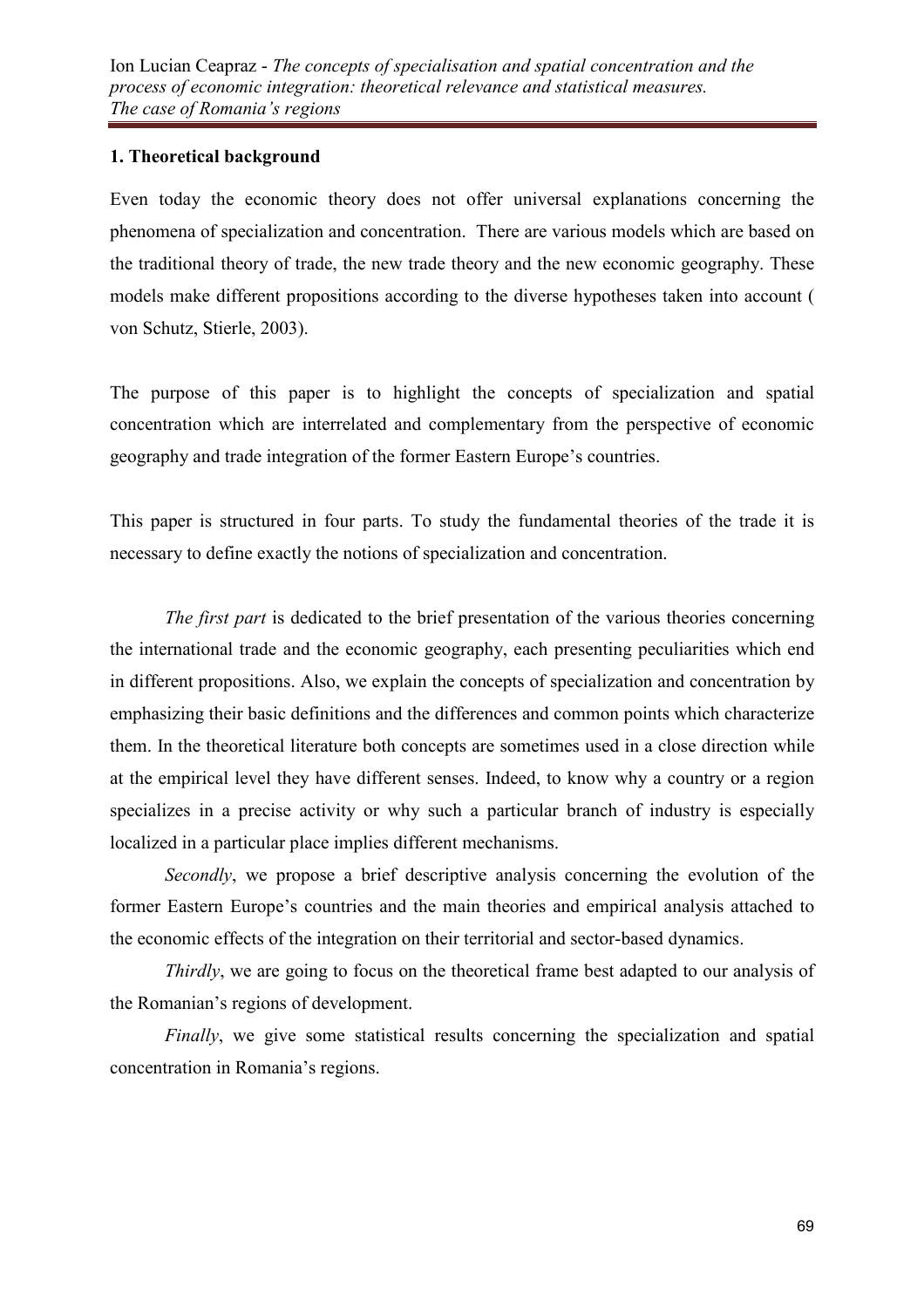# *1.1. Definitions and theoretical relevance*

The first theories which explain the specialization put in foreground the comparative advantages. Therefore, countries are going to specialize in the products by using the endowments which are the most plentiful. On the other hand, the theories of localization take into account the process of agglomeration and dispersion. So, the economies of scale and ' backward ' and ' forward linkages ' are going to facilitate the concentration while the congestion, the weak costs of the immobile factors (in the suburbs) and the costs of transport are going to facilitate the dispersion (Aiginger, Rossi-Hansberg, 2006).

The specialization and the concentration were treated as connected processes and even identical. If at the theoretical level their connection depends on theories which we take into account, at the empirical level the analysis of the diverse economic activities use the same data for the specialization and the concentration. Most of the empirical studies treat both processes as parallels, that is the dynamics of the specialization is always accompanied with the same dynamics of the concentration.

However, it is necessary to make the difference between the sectorial concentration and the spatial concentration. There are always ambiguities arising from the fact that the sectorial concentration is synonymous with the specialization. For our case the comparisons are made between the specialization and the geographical concentration.

Statistically, after Aiginger (2004) "the specialization and the spatial concentration can be two perspectives derived from the same matrix where columns are represented by countries (regions), and lines by the industries". The specialization can be observed by reading every column while the concentration can be interpreted by reading every line (Aiginger, 2004). Other authors see distinctions between the specialization and the spatial concentration. Besides, they also introduce the concept of agglomeration. So, the concentration and the agglomeration are seen as opposite to the specialization and make reference to the question of how the economic activity is distributed in the space.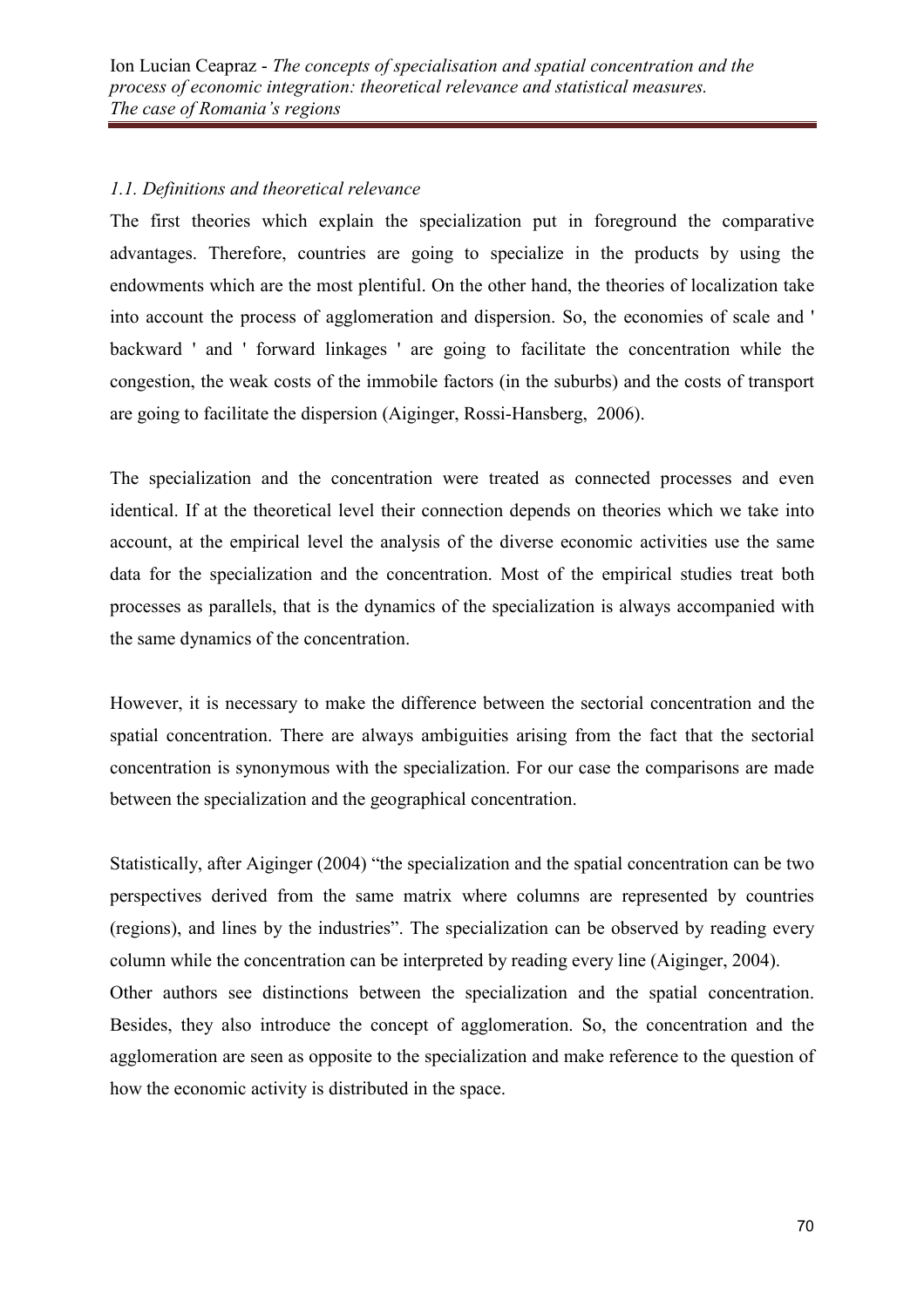The concentration and the agglomeration are both concerned if the economic activity is or not in some specific localizations (city, region, country). According to Brulhart (1998), the concentration analyzes the location in the space of some defined well sectors (for example industrial activities) while the agglomeration analyzes the spatial location of a bigger part of the economic activity as the manufacturing in general<sup>1</sup>. In other words, when the empirical studies prove the existence of the agglomeration there is also some concentration. On the other hand, he can have some geographical concentration without agglomeration (see figure 1). For Hallet (2000), for example the concentration and the agglomeration are very different from the specialization. The specialization compares if the weight of a region in the production of the good is relatively important or not with regard to the weights of the other locations in the same production. For a better understanding we can relate to the figure 1a where countries A and B are not specialized while in the figure 1b they are. More, in the figure 1b the specialization coincides with the concentration because of the equal sizes of both countries. On the other hand, in the figure 1b the concentration and the specialization do not coincide.



 $\overline{a}$ <sup>1</sup> See the figure 1b and 1d. In the figure 1b there is some concentration of both industries (I in the country A and II in the country B) while in the figure 1d there is an agglomeration of industrial activity (most of the activities of type I and II are located in the country A).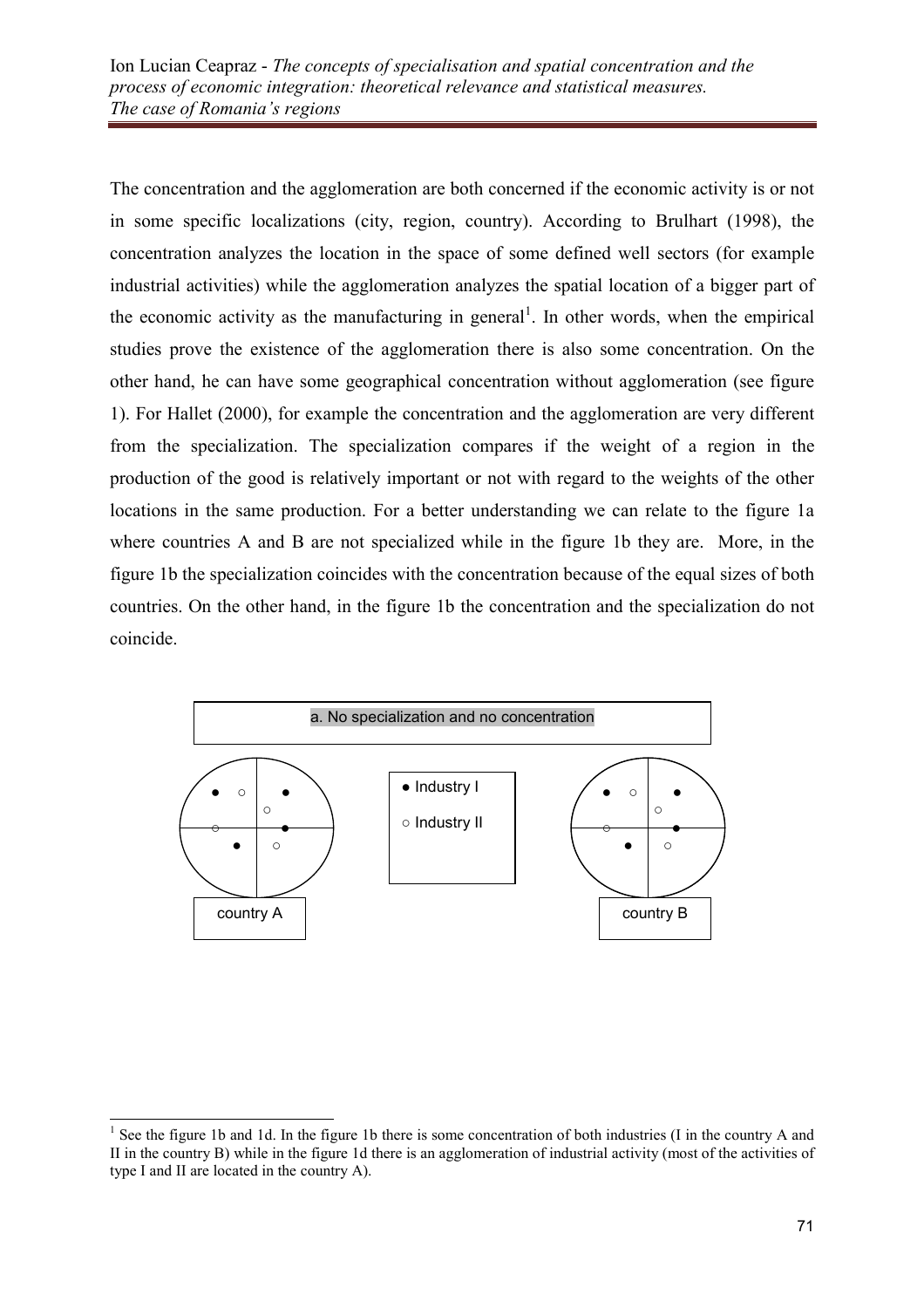Ion Lucian Ceapraz - *The concepts of specialisation and spatial concentration and the process of economic integration: theoretical relevance and statistical measures. The case of Romania's regions*







72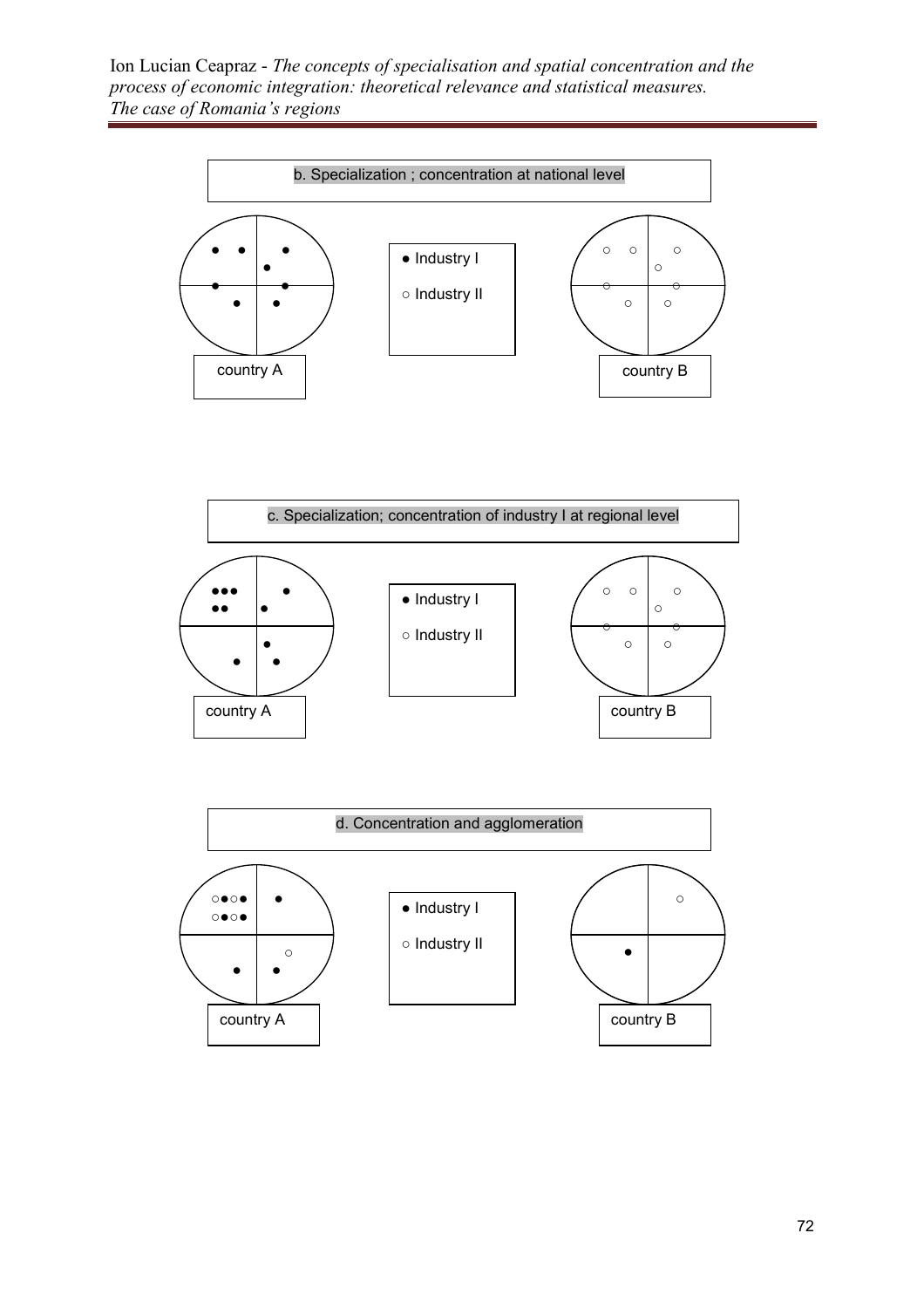Ion Lucian Ceapraz - *The concepts of specialisation and spatial concentration and the process of economic integration: theoretical relevance and statistical measures. The case of Romania's regions*



Figure 1. The concentration, the specialization and the agglomeration (after Brakman *et al*., 2001)

#### *1.2. The context of evolution of the specialization and of the concentration*

The phenomenon of the regional specialization generated a considerable interest among the economists, the geographers and the historians. Since Adam Smith's major work (Wealth of nations, 1776) the specialization was connected with the regional development and the economic growth (Dunn *et al*.,1960).

With the work of D. Ricardo, *One the Principles of political economy and taxation* (1821) the economists really begin to develop theories of the national specialization and of the interregional trade (Ohlin, 1967, Krugman, 1991*b*). Since Heckscher and Ohlin, the theories of the trade undertook to introduce little by little a spatial dimension into the development of trade. So, in the classic theories of trade, the specialization becomes intra-branch.

While the specialization was more attached to the evolution of the international trade' theory, the industrial concentration will be the privilege of the theorists regarding the localization of the 19th century (Aiginger, Rossi-Hansberg, 2006).

### 2. Theories

# *2.1. The Traditional Theory of Trade*

The traditional theories of trade explain the gains of exchange between the various countries when every country has a comparative advantage. Whether it is the differentials of work'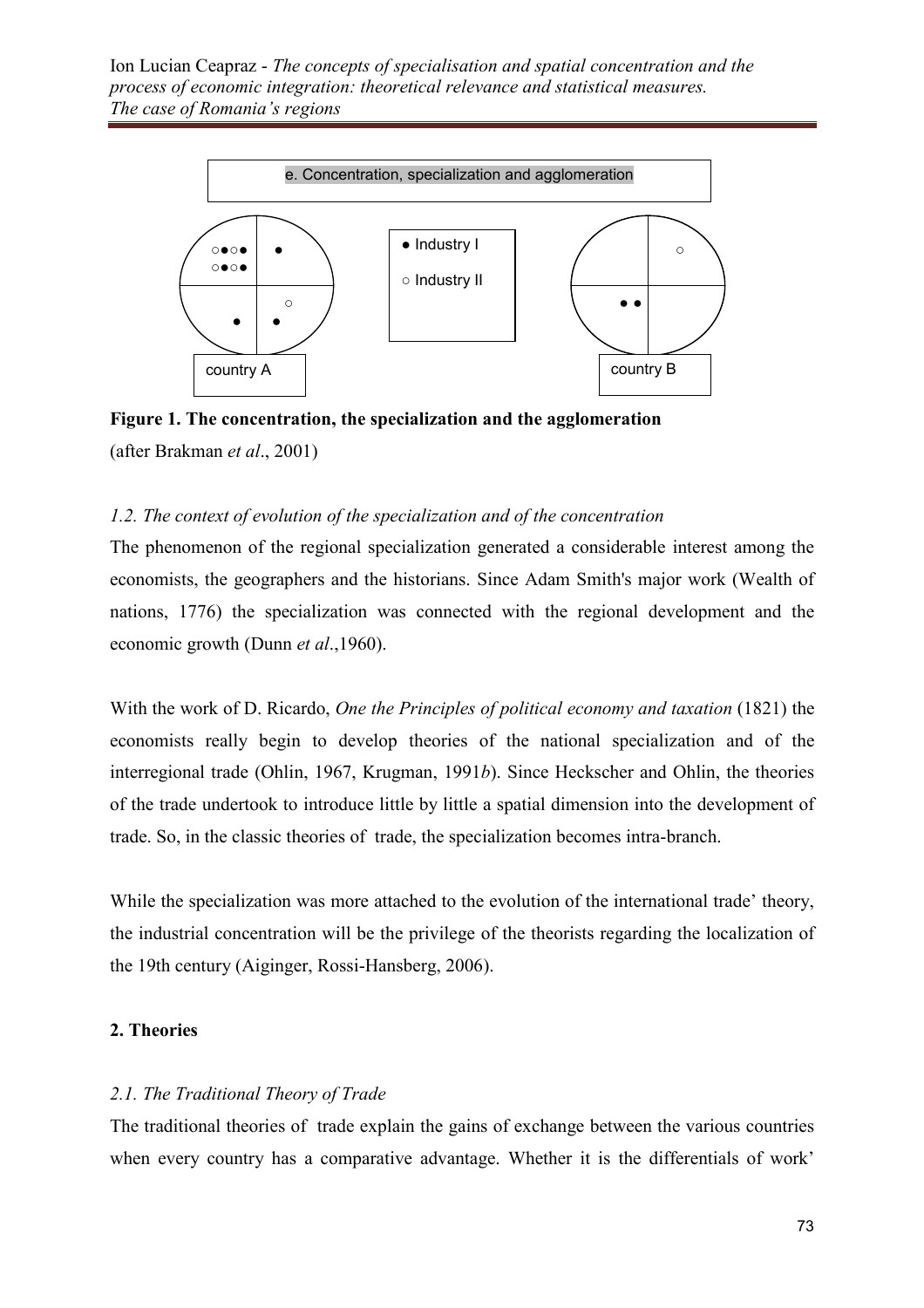productivity in the case of Ricardo (1821) or the relative factorial endowments of Heckscher and Ohlin, these theories constitute simple criteria to estimate the specialization. These theories knew several improvements by the introduction of explanatory factors as the technological gap, the expenses in R&D and the differentials of qualification of the workers.

### *2.2. The Theory of Comparative Advantage*

The theory of comparative advantage used to be the most important concept in the theory of international trade. It is not any more the case today. The original idea of comparative advantage dates back to the 19th century.

The original logic that trade can bring advantages for the countries which are doing it is based on the concept of absolute advantage described for the first time by Adam Smith in Wealth of Nations (1776). The model, which describes the theory, is sometimes called the Ricardian model but the original description of the idea can be found in *Essay one the external corn trade* of Robert Torrens (1815). Ricardo only formalized the idea in a numerical example of his book *On the principles of political economy and taxation* (1821). Then the idea is going to appear again in James Mill's book, *Elements of political economy* (1821) and in the publication of J.S. Mill, *Principles of political economy* (1848). Concerning Ricardo's model, he imagines two countries which produce goods by using working force as the only factor of production. Nevertheless, the author supposes levels of different productivity for the countries in cause. So the specialization of a country in all types of goods cannot guarantee the growth of the world production. Ricardo shows the fact that the specialization must be realized for the good the country possesses a comparative advantage of production. To identify the good which produces the comparative advantage it is necessary to compare the production costs of every country. These production costs are not the monetary costs nor the costs of the resources but the costs of opportunities. A country possesses a comparative advantage in the production of the good if it can produce the good with a cost of opportunity lower than the other country. The cost of opportunity of the good is defined as the quantity of another good which must be exchanged in order to produce a unit more of the first good.

# *2.3. The New Theories of International Trade*

Changes took place when Ricardo's traditional theories and Heckscher-Ohlin gave up the place to the New Theories of Trade introduced by Elhanan Helpman and Paul Krugman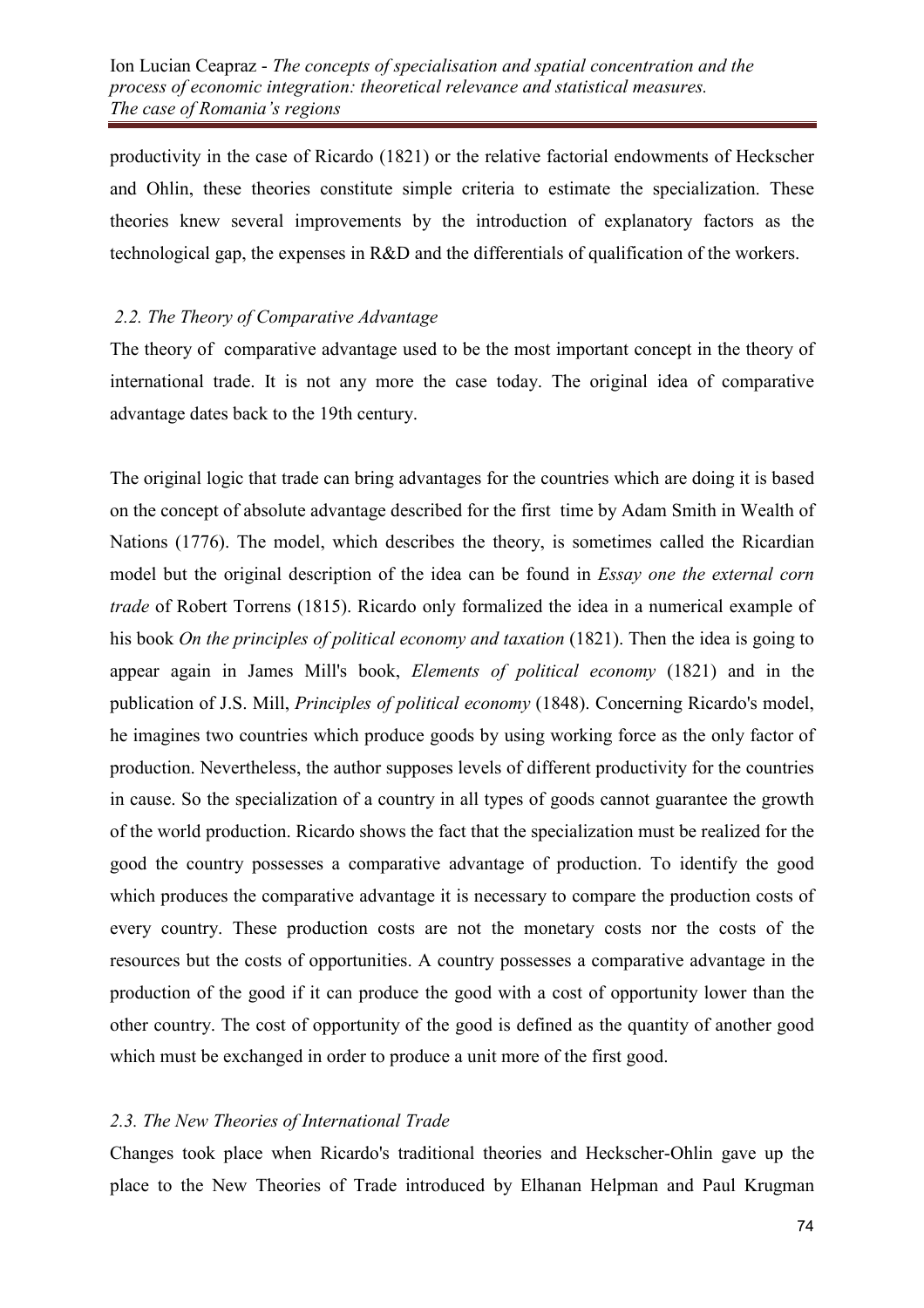(1985). The preceding passage on the classic theories of trade was based on the comparative advantages (in terms of endowments of production and the specific sector-based inputs working under a perfect competition) and the intra-industry trade accompanied by the differentiation of products and the monopolistic competition. This time in the New Theories of Trade, Krugman developed a model where countries begin exchanges even if there is no comparative advantage at all. In this model, most of the trade between countries develop if countries have a similar level of development (endowments) in factors) and concerns the same category of products (intra-industry trade). It is what the New Theory of Trade tries to explain and where the emphasis is on economies of scale, differentiation of the product and imperfect competition (Aiginger, 2004). So the increasing returns and the differentiation of products can offer us important information on the specialization and the concentration. According to Aiginger (2004), the first category of models of the New Theory of Trade considers that the costs of firms decrease when the size of the local industry is reduced, all this in a frame dominated by the perfect competition and constant internal costs. In this case the regional concentration is built from the external economies of scale to firms.

The commercial streams between various countries are going to give birth to the «international economies of scale» (Aiginger, 1999) and to a specialization not only interindustry but also intra-industry (Brulhart, 1996, Aiginger, 1999).

At the level of the concentration the more developed countries are going to attract the very successful industries. Indeed, more the countries are going to have similar levels of wealth, the more the concentration is going to be weak. On the other hand, important differences of incomes are going to determine a greater concentration of the activities.

# *2.4. The New Economic Geography*

The New Economic Geography takes into account the strengths of agglomeration and dispersal. Economies of scale play a very important role in the New Economic Geography and the various regions or locations pass this time in the centre of interest. Moreover, at the level of regions or locations, the economic geography is rather interested in the structure and in the weight of production than in trade. Also the specialization is not any more a cause of the comparative advantages but the effect of the differences in the size of markets and in the concentration of demand. The history can play an important role and the combination of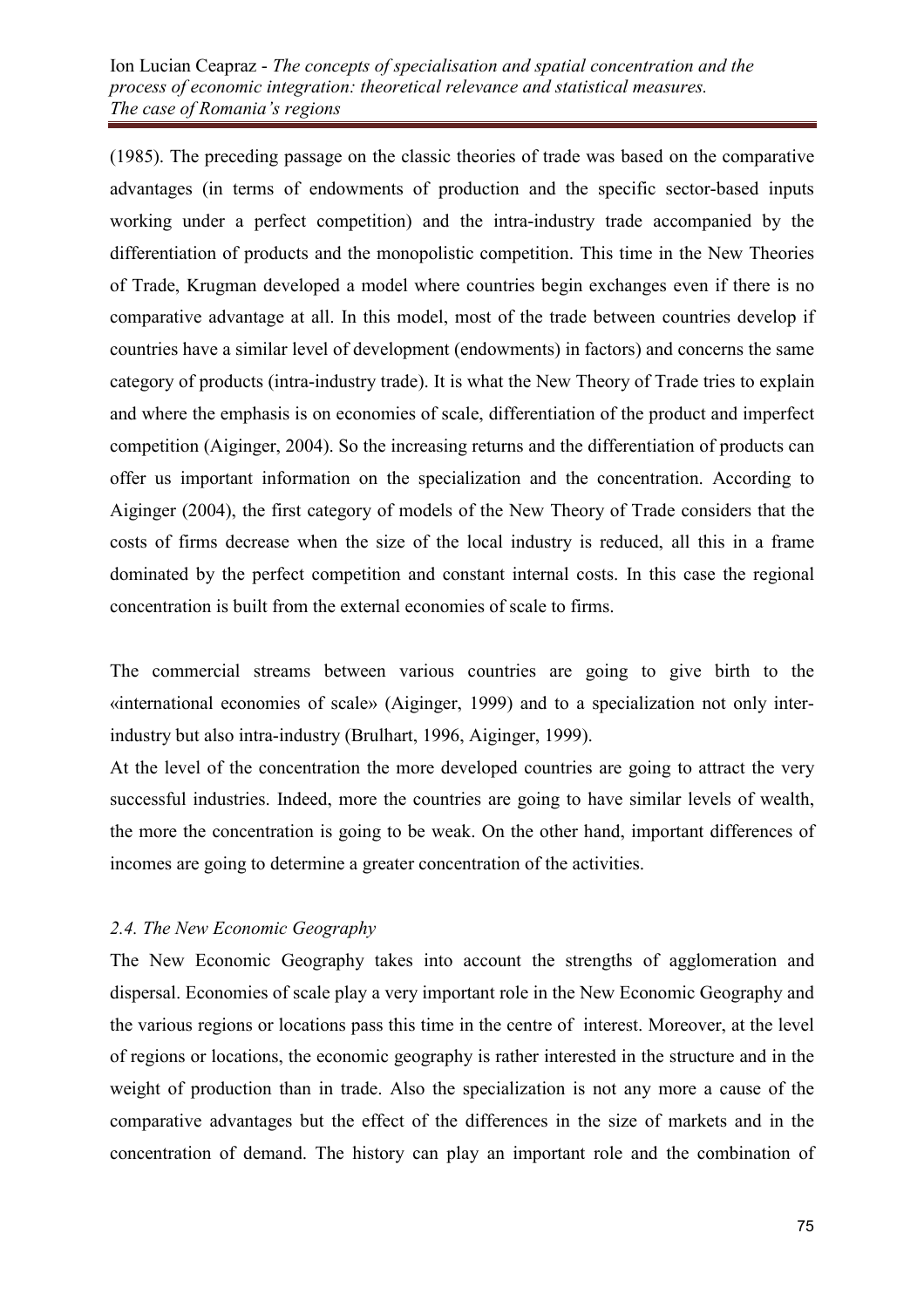transport costs and scale economies can determine countries to be net exporters of a product when the commercial streams are intensifying and the increasing returns develop.

The New Economy Geographique and its pioneers Krugman (1991*b*, 1995), Porter (1996), Fujita, Krugman and Venables (2001) brought new concepts and models to explain the uneven distribution of economic activities in space.

Therefore, the agglomeration of companies and households results from a complex game of the externalities as a result of the increasing returns within the framework of a monopolistic competition. It shows that the size of the market influences positively the concentration of the industries. This grouping is going to have a beneficial effect on the population which on its turn is going to act on the agglomeration of companies.

While the New Geographical Economy describes the externalities which are transmitted on at the level of markets, the interactions beyond market prevail in the other theories on the agglomeration. The effects of overflowing in human resources ('spillovers') and the technical and organizational knowledge can be a result of the effect of urbanization (the size and the urban variety) or of the effect of location (the specific interactions of the sector (Lucas, 1988, Henderson, 1988, Fujita and Thisse, 2004).

# 3. The impact of economic integration' enlargement on the specialization/spatial concentration of Eastern Europe' countries

The transition of the Eastern Europe's countries towards the market economy had determined the liberalization of their international trade and their opening to foreign capital. The changes which resulted from it in the volume, the structure and the direction of their trade as well as in the streams of the capital were considerable. The introduction of the competition and the opening of markets entailed changes in the structures of production and in the location of economic activities. The disappearance of a planned and autarkic economy within Comecon<sup>2</sup> with a strong regional specialization and a centralized division of labour entailed a profound

<sup>&</sup>lt;sup>2</sup> The Council for Mutual Economic Assistance (COMECON, 1949 – 1991), was an economic organization of communist states and a kind of Eastern Bloc equivalent to—but more geographically inclusive than—the European Economic Community (Wikipedia, 2007).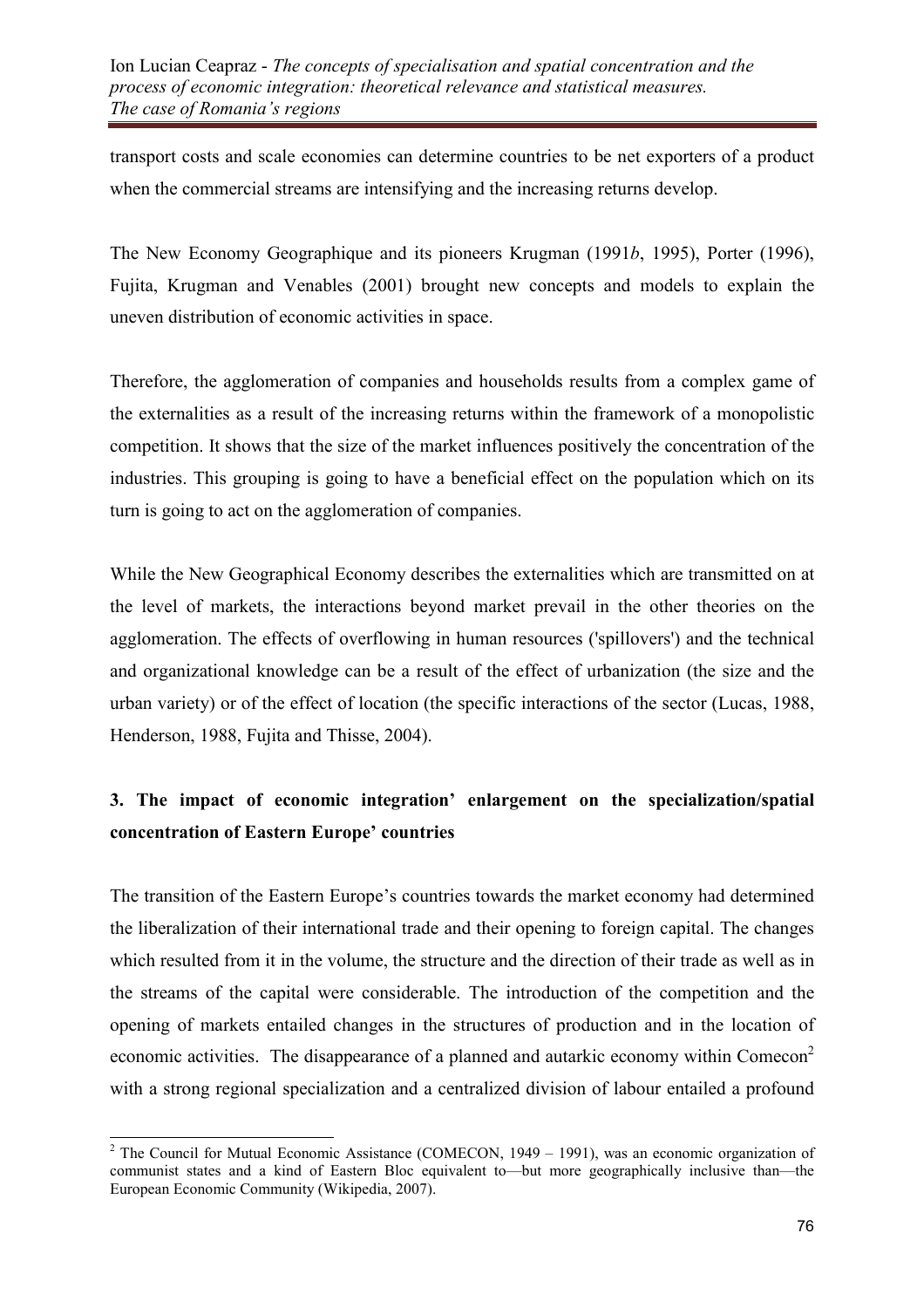reorientation of the international exchanges of the Eastern Europe' countries with differences marked according to regions.

 According to Dupuch *et al*. (2004), there are two types of scenarios which concern the enlargement. The first one concerns the ascendancy of the intra-industry trade who results from a weak specialization of the productive structures and from the workforce. The second scenario shares the experience of the United States and shows itself within the framework of the New Economic Geography. This one argues an integration followed by a growth of the specialization which results from comparative advantages inter-industry. The member states of this process are going to specialize in a small number of activities.

The first debates on the connections between the liberalization of trade and the growth were dominated by the neo-classic theories based on the perfect competition and the constant returns. These models foresee a convergence of incomes and growth rates for countries in cause. Afterwards, the models of the new theory of trade with their model of centre-periphery turn out to be relevant for the integration of Eastern Europe' countries. The current situation of the already integrated countries or becoming integrated can be characterized as a stage of "intermediate commercial costs" (Traistaru *et al*., 2005). A new integration can bring a relocation of the industrial sector towards these countries because of the considerations connected to the costs of factors (Hallet, 1998).

# *3.1. The theoretical framework for the regional development in Romania*

The point of departure on the analysis of the specialization and the regional concentration in Romania is supplied by the East European space because all the countries belonging to this area underwent a reorientation of trade from East to West after the end of Comecon (Maurel, Cheikbossian, 1997). The progressive integration of these countries resulted from a change of the productive structures and from the regional specialization (Traistaru *et al*., 2004). Romania as all the other Eastern Europe' countries underwent major changes concerning its commercial stream. Most of these countries have an intra-industry trade with the EU but the peripheral regions (Romania, Bulgaria) constitute still an exception with an inter-industry type trade. Strong differences of specialization persist between these countries, with a 'centreperiphery' scheme which appears at the theoretical level, in spite of the absence of the intranational mobility of the workforce. So, the 'centre' converges on the standards of the EU with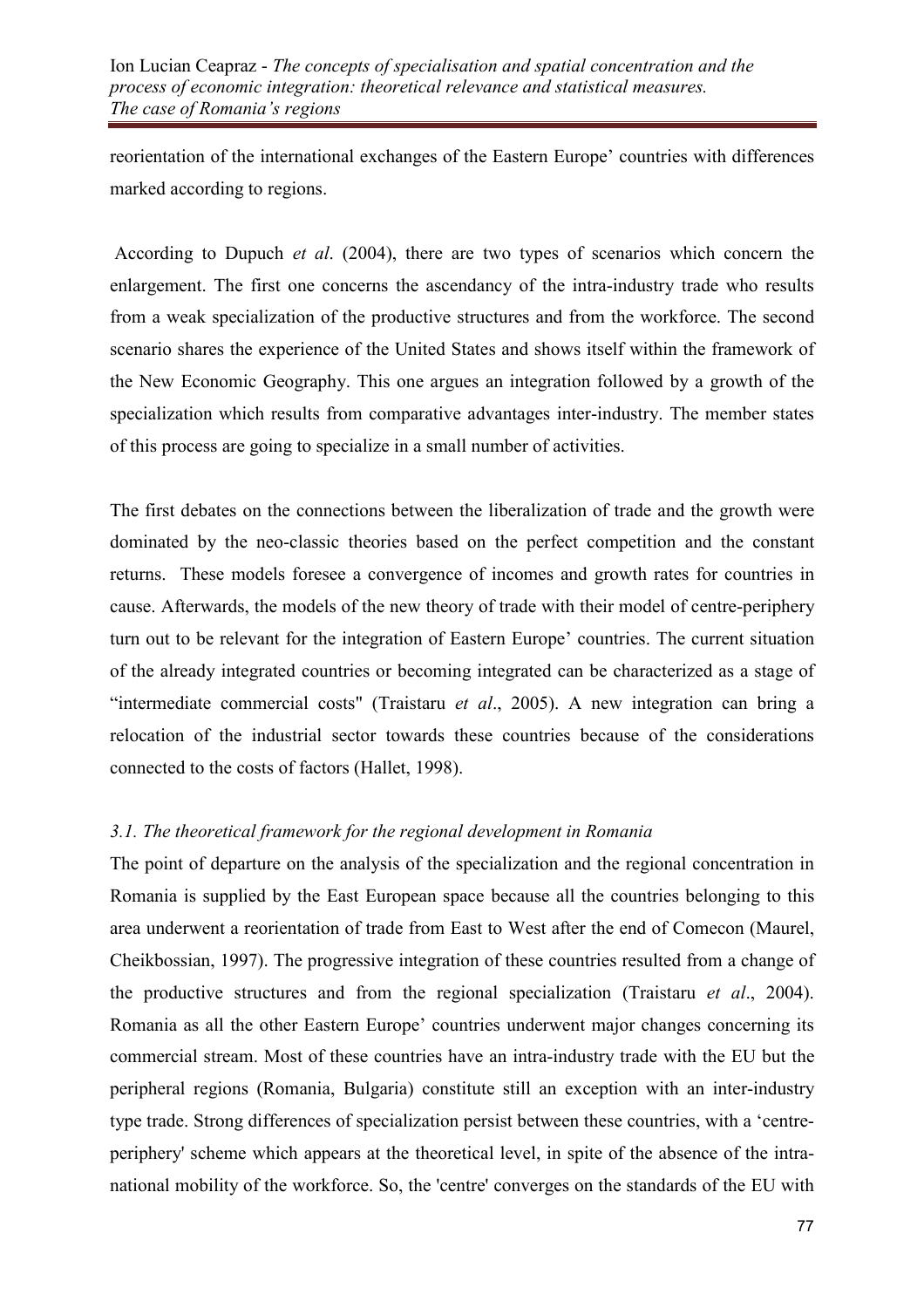a development of the intra-industry trade and an increasing specialization and a 'periphery' still depends on the comparative advantages in extensive workforce industries.

Catin, van Huffel (2004) show that the relation between the liberalization and the specialization /concentration in developing countries can be better pointed out if we take into account two different processes: an endogenous economic opening characterized by the economic development in the historic context and, an economic opening of exogenous type organized by the commercial liberalization. It is in fact what we can observe also in the case of Romania before and after 1989 when the effects of the impact of the regional and international integration differ according to periods.

Because most of the measures of specialization / concentration presented in the third part are calculated from 1992, it is obvious that we are going to focus on the second period, qualified as exogenous and dependent on the frame of the European Union. The integration within the framework of the European Union represents for all the Romanian regions of development an "exogenous shock" (Catin, van Huffel, 2004).

In the first place, the effects are different: from the concentration to the dispersal. That is, all this process is depending on the development of every region at the time of the opening and of its geographical position (centre or suburb).

Secondly, at the imminent moment of the enlargement, it is the geographical position and the regional comparative advantages that turn out to be very important and which constitute the "initial conditions" (Catin, van Huffel, 2004). For example, the central region of Bucharest-Ilfov which presents an access privileged to the international markets will see its concentration strengthening by the opening. Because one of the most important "initial condition» at the regional level is the rate of urbanization, the central region of Bucharest-Ilfov can have an enormous advantage concerning the concentration of the activities seeing its primacy in Romania. Within the framework of the peripheral regions (the West region and the Northwest region) which already border countries of the EU, the intensification of the commercial streams in these regions can have an effect of slowing down the spatial concentration (Catin, van Huffel, 2004).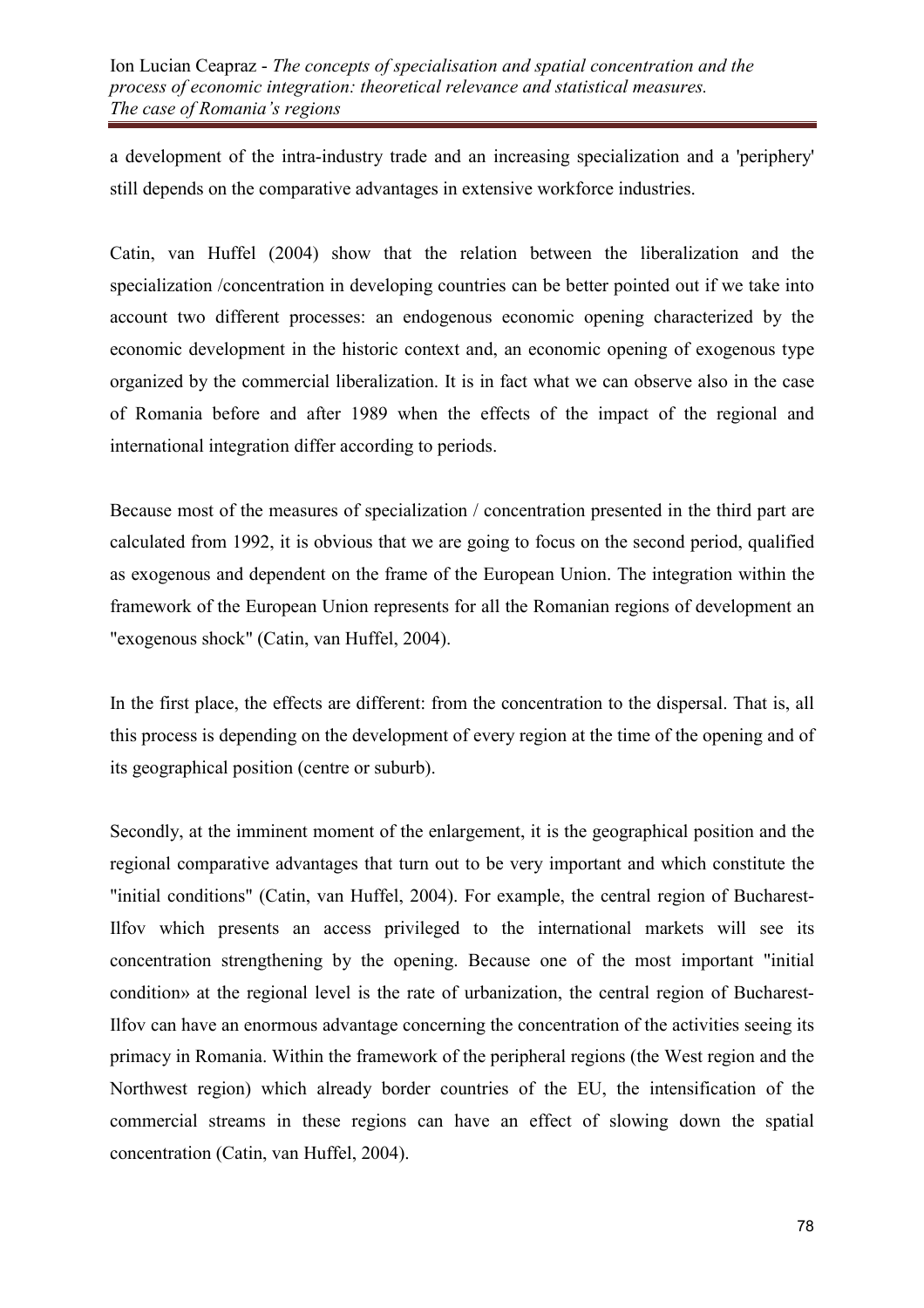Thirdly, the opening can be characterized by an increasing concentration in particular activities in the central region and a relocation of the other activities in the peripheral regions. According to Fujita, Krugman and Venables (1999) the commercial liberalization drives every region to specialize in a single activity. This effect incites to agglomeration of the firms of the same sector and the dispersion of the others, in relation with the competition and the immobile factors (Catin, van Huffel, 2004). Thus, according to every activity taken into account, the opening can have different effects: regions which converge in terms of incomes and total employment but, which diverge in terms of productive specializations (Catin, van Huffel, 2004).

# *3.2. Why regional employment?*

The revival of the concept of regionalism in the context of globalization led to an analytical renewal. Compared to the concepts of the fifties, "prototypes of the theories of the customs unions" (Hugon, 2001), regional integration does not relate only to trade. It also relates to the flows of capital, the employment, the installation of a common institutional environment or the coordination of the policies which allow the convergence of the economies (Hugon, 2001). Several concepts emerged beside the old ones, opposing planned integration to integration by the market or to the integration generated by the economic actors. According to an industrial, territorial and geographical conception, productive integration is the result of the relations in a regional space between the national firms, transnational and international. It leads to a regional division of work and to the space concentration and agglomeration. Thus, the analysis of the structures of employment constitutes a fundamental element of our work.

### 4. The concepts of specialization and concentration

The specialization and the regional concentration constitute major constraints for the competitiveness and the European integration of the Romanian regions. The economic integration is progressive and differentiated at the regional level. From the structures of employment observed at the regional level it is possible to calculate the various indicators of specialization and concentration. Then, we can draw conclusions and make predictions concerning the effects of the integration at the regional level.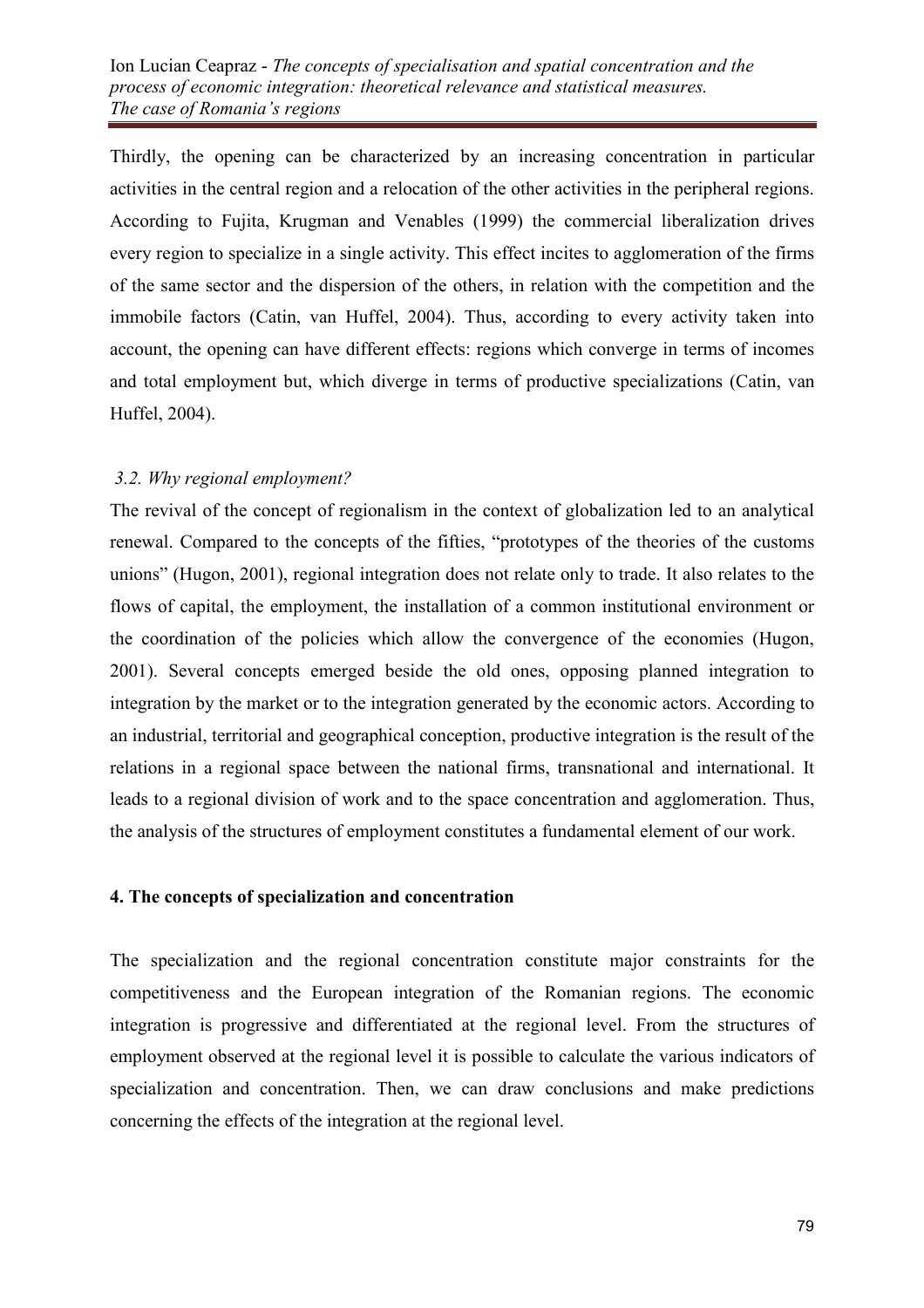# *4.1. The regional specialization*

The phenomena of specialization are profoundly different according to the degree of regional or national analysis. In the European case, certain studies show that the specialization is more marked at the regional level than at the national level. The growth of a region depends widely on the complexity of the productive structures. In other words, we can characterize regions as more or less specialized in certain activities or more or less diversified.

The regional specialization is defined as the distribution of the weight of a sector (industry) *i* in the total economic activity of a region specific (district) *j* (Aiginger, 1999). A region *j* is considered specialized in a specific industry *i* if this industry has a big weight among the employment in the branch of industry of the region *j*. The industrial structure of a region *j* "is strongly specialized" if a reduced number of industries has a big weight in the whole of the industries.

The specialization of a region (or city) is also defined by the concentration (grouping) of the activities of this zone in one or several industries. When we invert the roles played by the geographical divisions we can easily pass from an indicator of geographical concentration of an industry towards an indicator of local specialization.

As in the case of the concentration it is necessary to differentiate between the relative specialization (the Gini index) and the absolute specialization (the Herfindahl index).

# *4.2. The spatial concentration*

After Arbia (2001), the majority of empirical work which relates to the economic concentration of the activities is still based on calculations of basic statistical measurements where the geographical properties of the data do not play any role.

It is what we called studies on the space concentration based to a-spatial measures. The spatial concentration is an a-spatial concept of variability and most obvious of the examples is the calculation of the coefficient of localization of Gini or the more complex index of Ellison and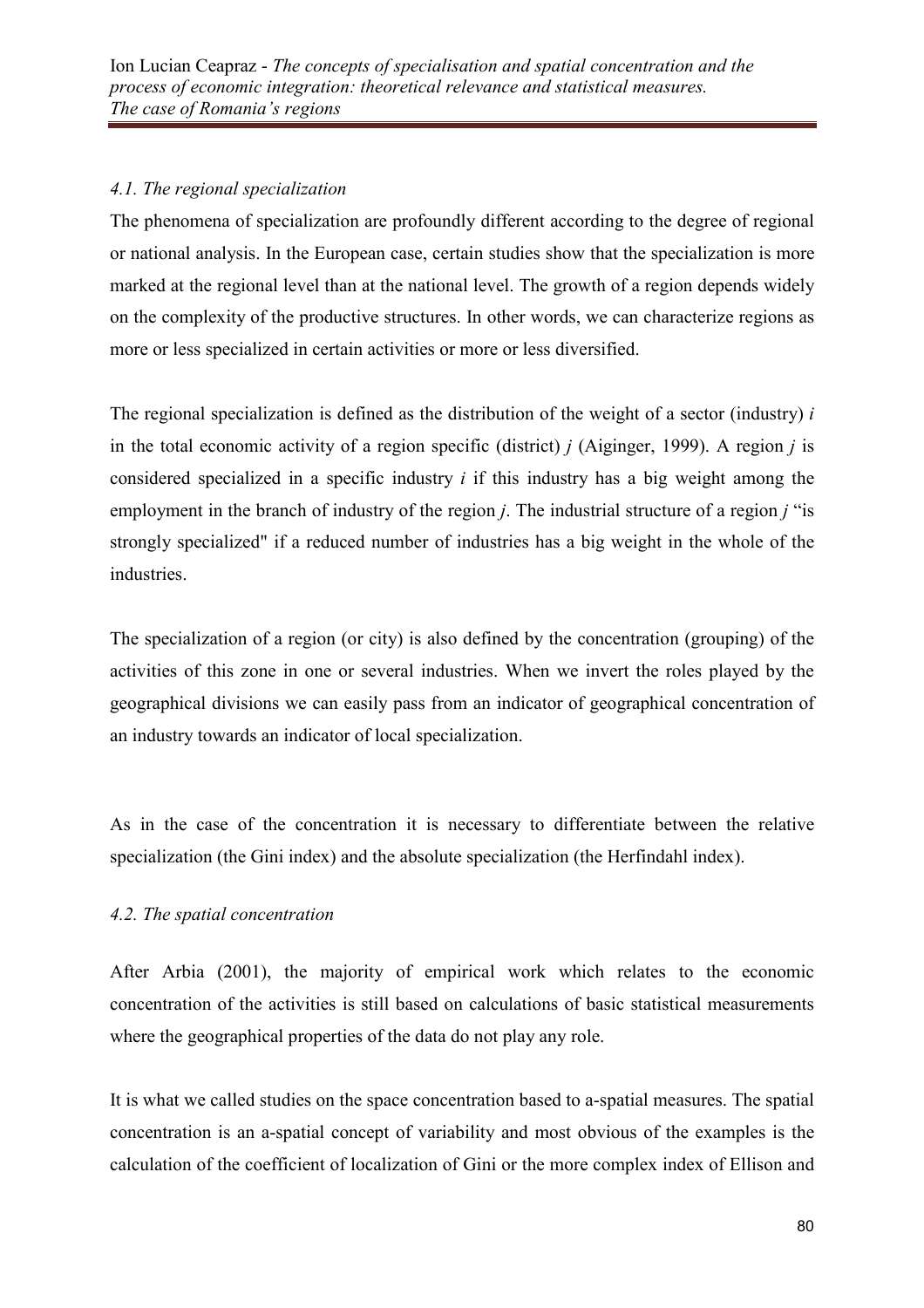Glaeser (Arbia, 2001). The use of the coefficient of Gini is sometimes problematic in the sense that the index is not comparable at the level of industries where the size of the firms varies, that is the coefficient is inappropriate to make the difference between the geographical concentration and the industrial concentration. The geographical concentration measures the geographical distribution of a sector in a territory. Thus, the industrial concentration represents the productive structure of an industry between different manufacturing units composing analyzed industry (Puech, 2003). Concerning the geographical concentration there are several types which one can use in our analysis. In the direction of Puech (2003), Haaland *et al*., (1998) and Brulhart, Traeger (2003) we can to apply to the analysis the following measures of concentration:

- the absolute concentration which represents the space distribution of the activities of an industry without external reference: it analyzes the distribution of the activities of an industry between the various selected geographical areas;
- the relative concentration analyzes the distribution of the activities of an industry compared to the average of the distribution of the whole of the activities;
- The geographical concentration is defined like the distribution of the weights of the areas (districts) in a specific sector of the economic activity (industry) *i*. A specific industry *i* is considered "concentrated" if a great part of the production is carried out in a reduced number of regions.

# *4.3. Measures or indices borrowed from other fields*

The majority of the indices which measure specialization and the concentration come from the other fields of research. Two of more used indices, the index of Gini and the index of Herfindahl were used at the beginning in the studies which measure the inequalities of the incomes between the individuals, respectively the demographic inequalities. While the index of Gini is applied more in the space economy, the index of Herfindahl is especially used in the studies of industrial organization to show the existence of the predominance of the firms in certain sectors.

Secondly, specialization and the geographical concentration can be evaluated by using absolute and relative measurements. There are many indicators proposed in the literature, each one presenting advantages and disadvantages. For our analysis we selected an absolute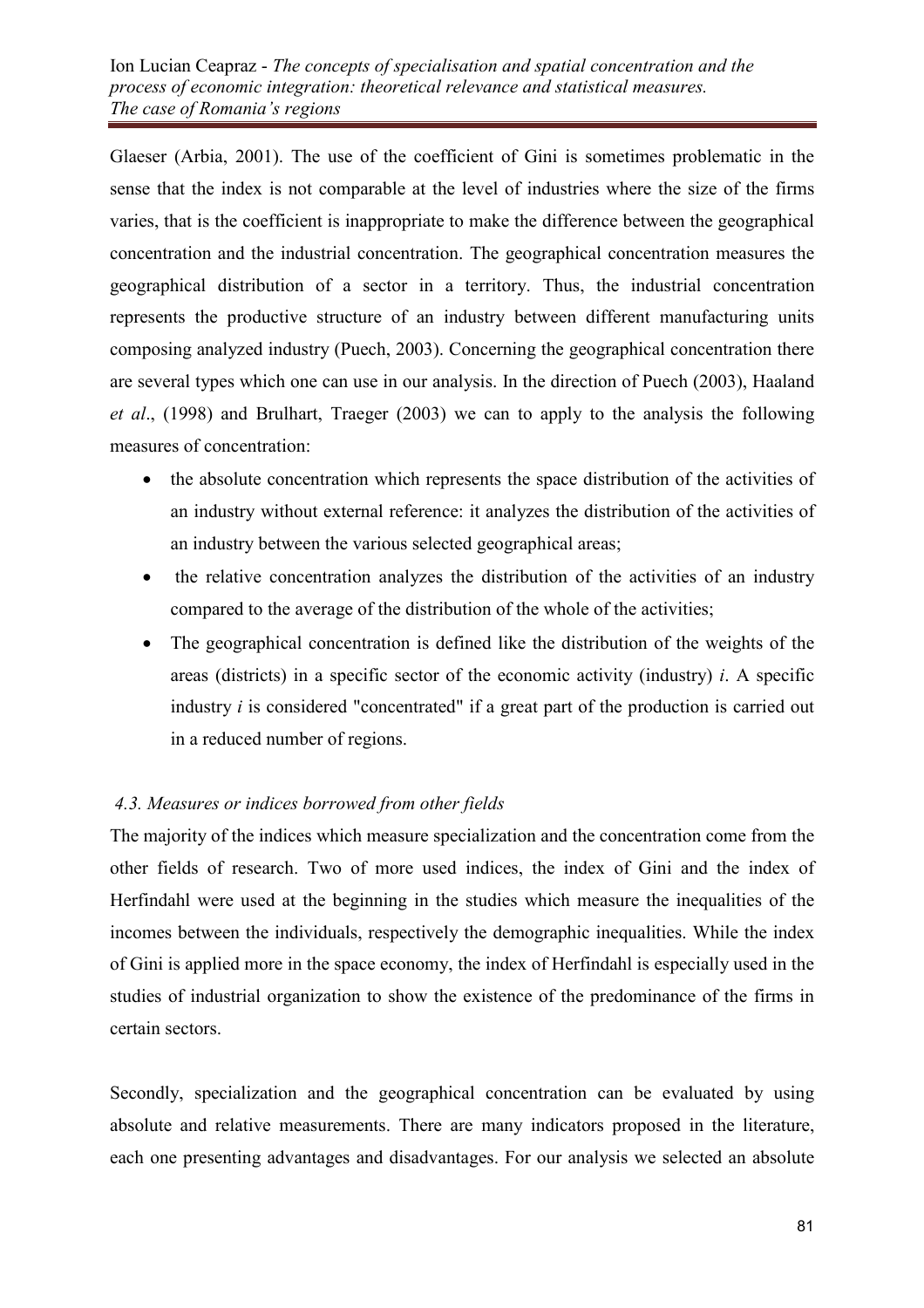Ion Lucian Ceapraz - *The concepts of specialisation and spatial concentration and the process of economic integration: theoretical relevance and statistical measures. The case of Romania's regions*

measurement (the Herfindahl index) and a relative measurement (the Gini index and the Krugman dissimilarity index).

### 4.3.1. The Gini index

After Krugman (1991*b*), the index of Gini became a standard measure for the studies relating to geographical specialization. The index of Gini is most known and it gave rise to many derived coefficients (Lajugie *et al*., 1985, Krugman, 1991*a*, Brulhart, 2001, Combes *et al*., 2006). In the economic field, it very much used to measure the economic degree of concentration for different locations. It expresses the correspondence between the percentage of the distribution of industrial employment in certain space units and the percentage of the distribution of national employment within the framework of the same space units.

The index of Gini for specialization measures the sum of the differences concerning the rates of specialization by the addition of the weights' differences of each region and of the weights of the arithmetic mean obtained after the decreasing classification of the specialization' rates of each sector *i*. The index takes values between zero and one. An index which approaches zero indicates that the distribution of the production of a sector *i* corresponds to the national distribution. Also if an index takes values close to 1 it means that a region is completely specialized in an industry.

After Beine, Coulombe (2004) the Gini index for regional specialization is a relative measure and its evolution might capture the degree of heterogeneity across the regions of a country. In this case it captures the gap between the industrial structure of a region *j* and the average of the industrial base of the other regions.

*Gini index for regional specialization*:

$$
GINI_j^S = \frac{2}{n^2 \overline{R}} \sum_{i=1}^n \Lambda_i |R_i - \overline{R}|
$$
 (1)

where :

 $n =$  the number of industrial sectors;

$$
R_i = \frac{s_{ij}^s}{s_i}
$$
 (for every industrial sector of the region j);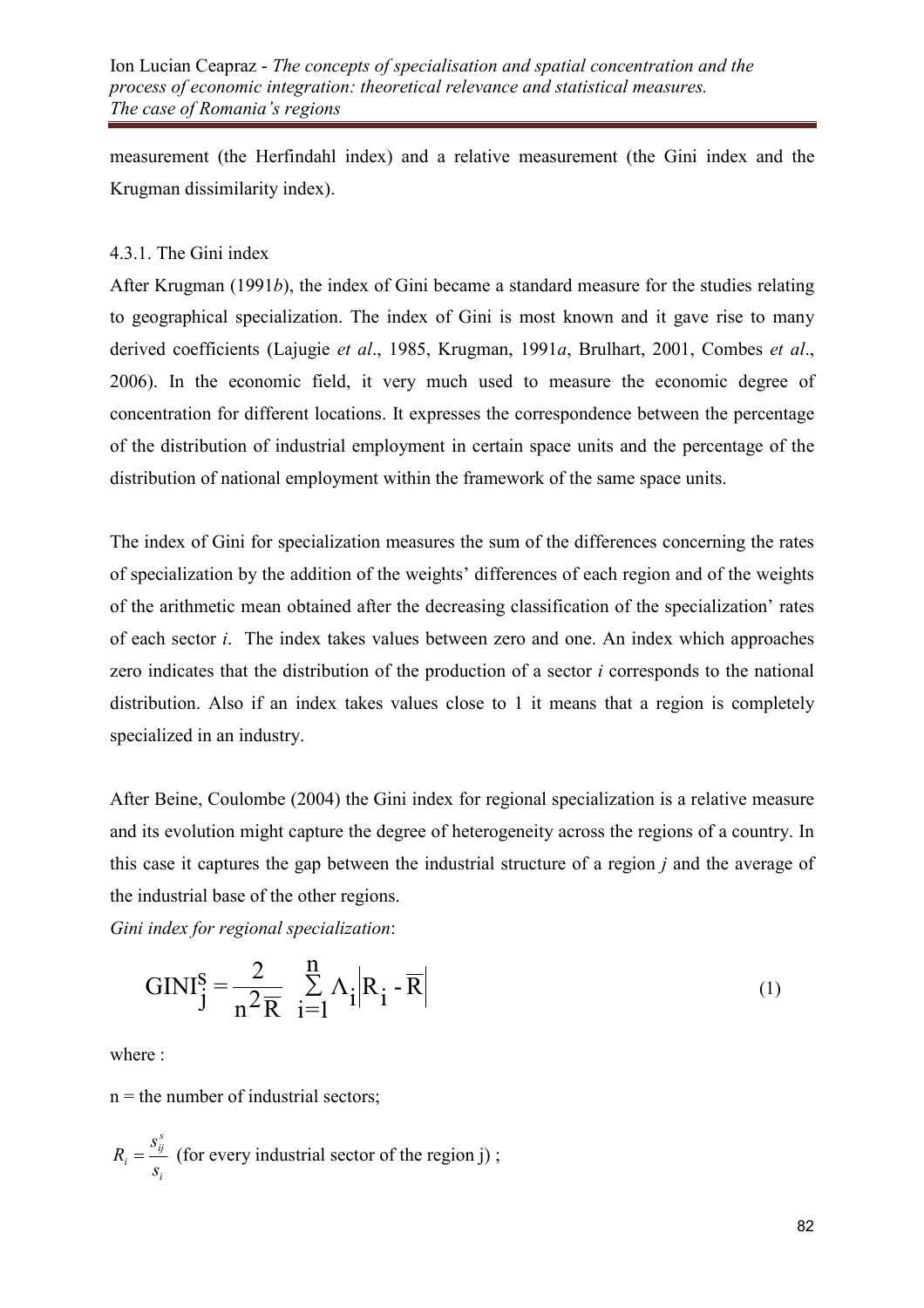$$
\overline{R} = \frac{1}{N} \sum_{i=1}^{n} R_i
$$
 (the mean of  $R_i$  for the industries) ;

 $\Lambda$ **i** = indicates the position of the sector i in ranking of  $R_i$  in descending order;

 $E =$  employment;

 $S$  = weight of employment;

I = industrial sectors with  $i = 1, 2, \dots, n$ ;

$$
J = region, j = 1, 2, ..., m;
$$

 $s_{ij}^s$  = the weight of the employment in the industry i of the region j in the total employment of the region j ;

$$
s_{ij}^s = \frac{E_{ij}}{E_j} = \frac{E_{ij}}{\sum_i E_{ij}} \ ;
$$

 $s_i$  = the weight of the employment of the industry i in the total employment in all regions;

$$
s_i = \frac{E_i}{E} = \frac{\sum_j E_{ij}}{\sum_i \sum_j E_{ij}} \ ;
$$

 $E_{ii}$  = employment of sector i from the region j;

 $E_j$  = total employment in the sector i in all regions

- $E_j$  = the total employment of the region j;
- $E$  = total employment from all the regions.

In this case the Gini index for the concentration measures the sum of the differences of the concentration' rates by the addition of the differences of the weights of each sector and the weights of the arithmetic mean obtained after the decreasing classification of each region concentration rates. The index takes values between zero and one. An index which approaches zero value indicates that the distribution of the concentration in a region *j* corresponds to the national distribution. Also if an index takes values close to 1 that means that a region presents a strong concentration in a specific sector.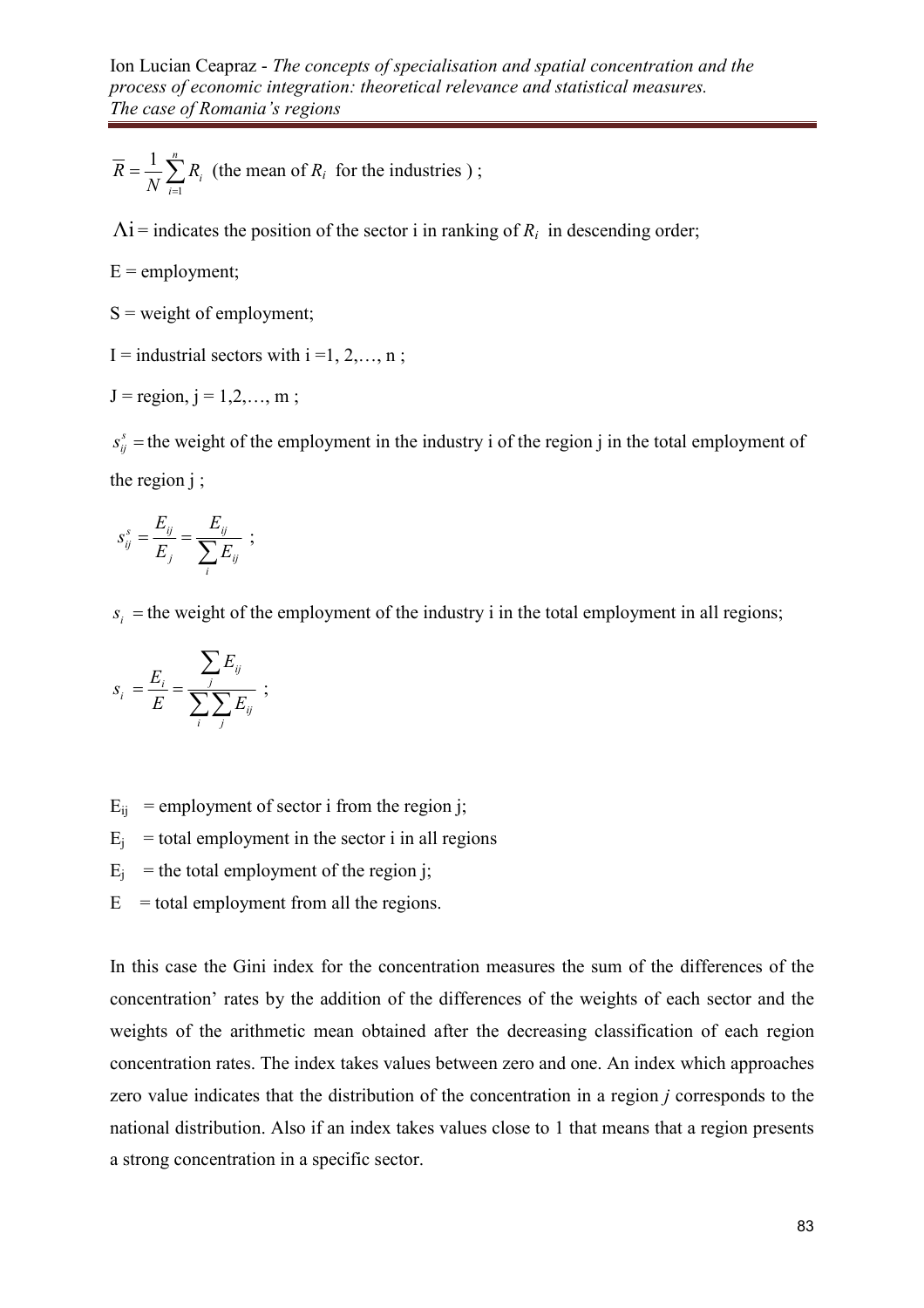*Gini index for spatial concentration*:

$$
GINI_i^c = \frac{2}{m^2 \overline{C}} \sum_{j=1}^m \Lambda_j \Big| C_j - \overline{C} \Big|
$$
 (2)

where :

 $m =$  the number of regions;

$$
C_j = \frac{s_{ij}^c}{s_j}
$$
; (for every region in the industry i)

$$
\overline{C} = \frac{1}{m} \sum_{j=1}^{m} C_j
$$
 (the mean for C<sub>j</sub> for the regions);

 $\Lambda$ j=indicates the position of the region j in the ranking of  $C_j$  in descending order;

 $s_{ij}^c$  = the weight of employment in the sector i from the region j in the total employment of the sector i ;

$$
s_{ij}^c = \frac{E_{ij}}{E_i} = \frac{E_{ij}}{\sum_j E_{ij}} \ ;
$$

 $s_j$  = the weight of the employment of the region j from the total employment ;

$$
s_j = \frac{E_j}{E} = \frac{\sum_i E_{ij}}{\sum_i \sum_j E_{ij}} \ ;
$$

 $E_{ii}$  = employment of sector i from the region j;

 $E_j$  = total employment in the sector i in all regions;

 $E_j$  = the total employment of the region j;

 $E$  = total employment from all the regions.

#### 4.3.2. The Herfindahl index

The Herfindahl index of regional specialization is an absolute measure and it sums up the squares of industry shares in the total activity in the region. It could take values between zero and one. Its evolution might reveal to what extent a given region is becoming more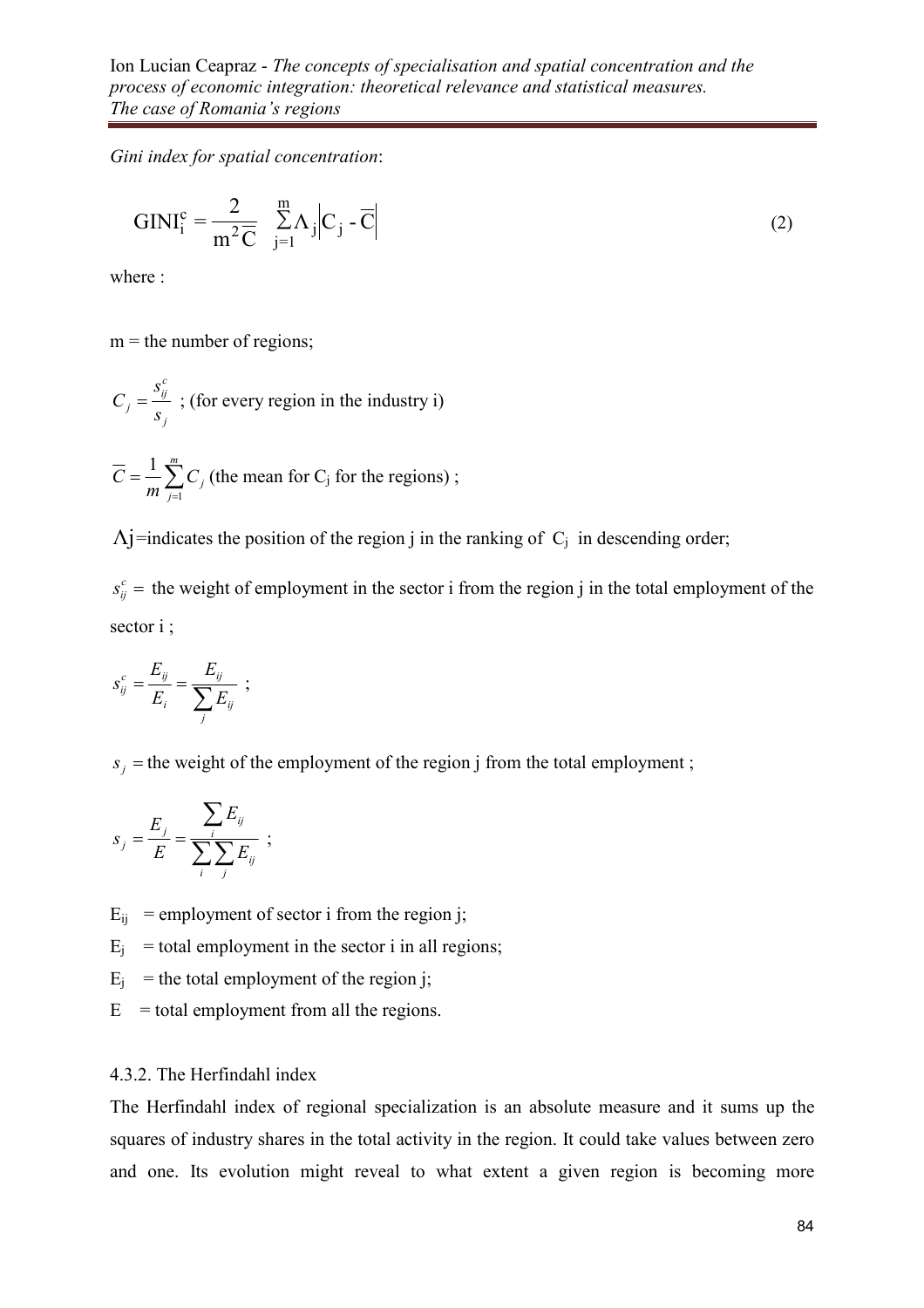specialized or diversified regardless of how the economic structure of the country as a whole is evolving (Beine, Coulombe, 2004).

*Herfindahl index for regional specialization*:

$$
H_j^S = \sum_i s_{ij}^S
$$
 (3)

where :

 $s_{ij}^s$  = the weight of the employment in the industry i of the region j of the total employment of the region j ;

$$
s_{ij}^s = \frac{E_{ij}}{E_j} = \frac{E_{ij}}{\sum_i E_{ij}} \ ;
$$

 $E_{ij}$  = the employment of sector i from the region j;

 $E_j$  = the total employment of the region j.

The Herfindahl index of spatial concentration is a measure of absolute concentration and is calculated as the sum of the region' shares in national employment in the particular industry. *Herfindahl index for spatial concentration*:

$$
H_i^c = \sum_j s_{ij}^c
$$
 (4)

where :

 $s_{ij}^c$  = the weight of employment in the sector i from the region j in the total employment of the sector i ;

$$
s_{ij}^c = \frac{E_{ij}}{E_i} = \frac{E_{ij}}{\sum_j E_{ij}} \ ;
$$

 $E_{ii}$  = employment of sector i from the region j;

 $E_j$  = total employment in the sector i in all regions.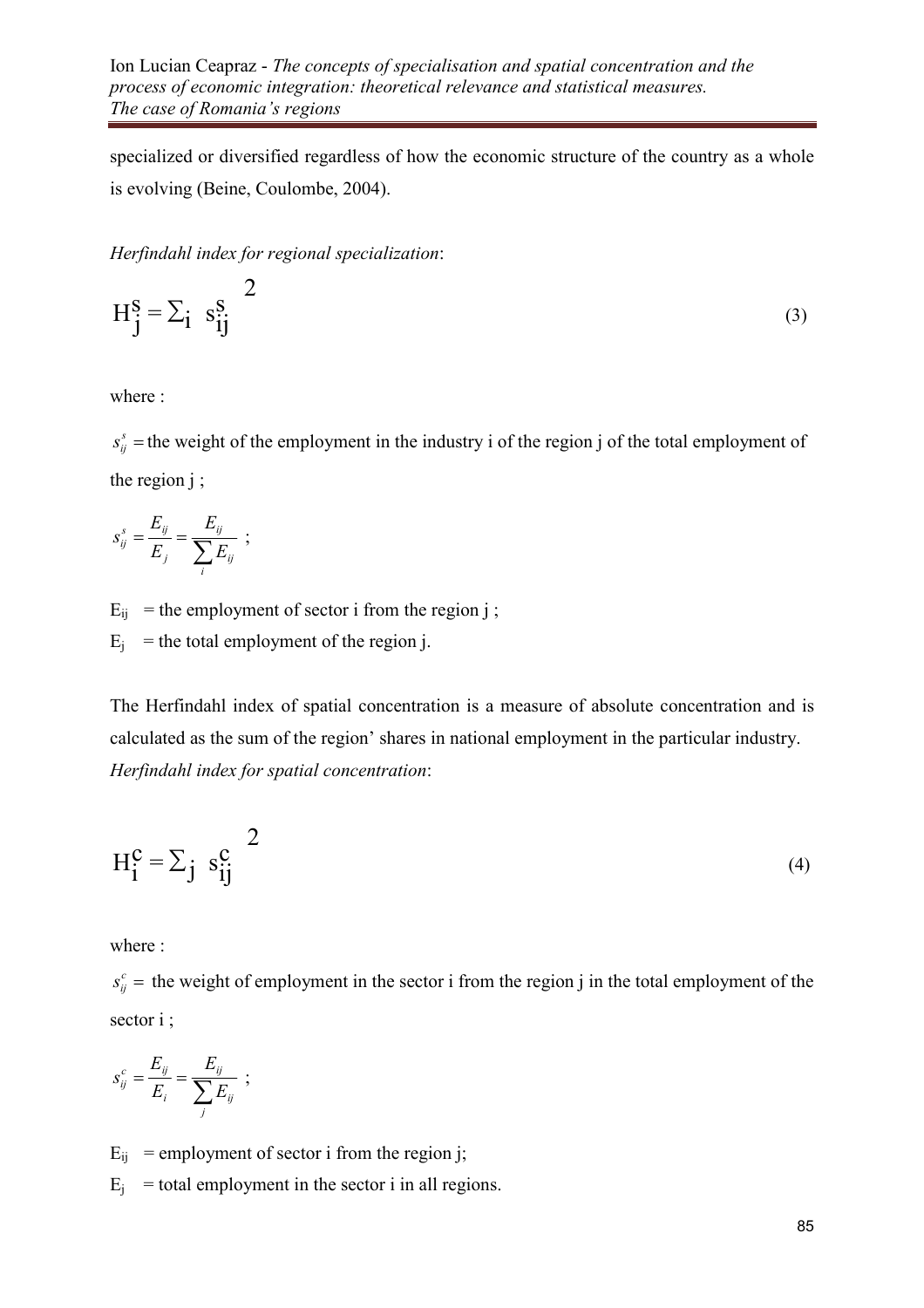### *4.4. Statistical results*

### 4.4.1. Gini index and Herfindahl index for specialization

The goal of this paragraph is to evaluate the dynamics of the specialization and the diversification of the Romanian regions. Relative and absolute measurements of calculation characterize economic specialization and they are compared between them. Relative regional specialization between 1992- 2003 at level NUTS is shown in table 1 (calculated for 14 branches of industry and the eight Romanian areas of development). Also absolute specialization was calculated on 14 branches of industry for all the areas (table 2). The values of the Gini index define the areas as very specialized in 1992 (the values ranging between 0,100 and 0, 384) with a tendency of increase in specialization in 2003 (the values ranging between 0,177 and 0,722). In 1992 the greatest relative specialization is found in the area of Bucharest-Ilfov with an index of specialization of 0,384 followed by the area of South-west (0, 233) and the area of the West (0, 228). In 2003 the area of Bucharest-Ilfov keeps its first position for the regional specialization (0, 722), followed by the South-Western area with a strong growth of specialization (0, 346) and the area of the North-West (0,221). Between 1992-2003 there is a growth of relative specialization in seven of the eight areas. The strongest growth of specialization between 1992-2003 was recorded in the area of Bucharest-Ilfov (more than 88%). The other areas which had important growth rates are the area of the North-East (77%), the area of South (66%) and the area of South-West (48%). It is difficult to give exact explanations concerning the expansion of specialization in each area. The increase in specialization in almost all the areas is mainly a consequence of the changes of the industrial structure specific to each area and before and a cause of the conditions of the economic transition and imminent European integration. A brief description of the major changes in the industrial structure of the Romanian areas of development is presented below.

*Relative specialization versus absolute specialization.* In the case of specialization our measures like Gini and Herfindahl quantify differently the employment. As shown by Haaland *et al*. (1998) and Midelfart-Knarvik *et al*.(2000), while Gini relative measures give more importance to small regions, Herfindahl absolute measures emphasize the importance of large regions. That's why our results from the Table 1 and Table 2 are quite different and even opposed as hierarchy in the case of Bucharest-Ilfov region or the Nord-East region.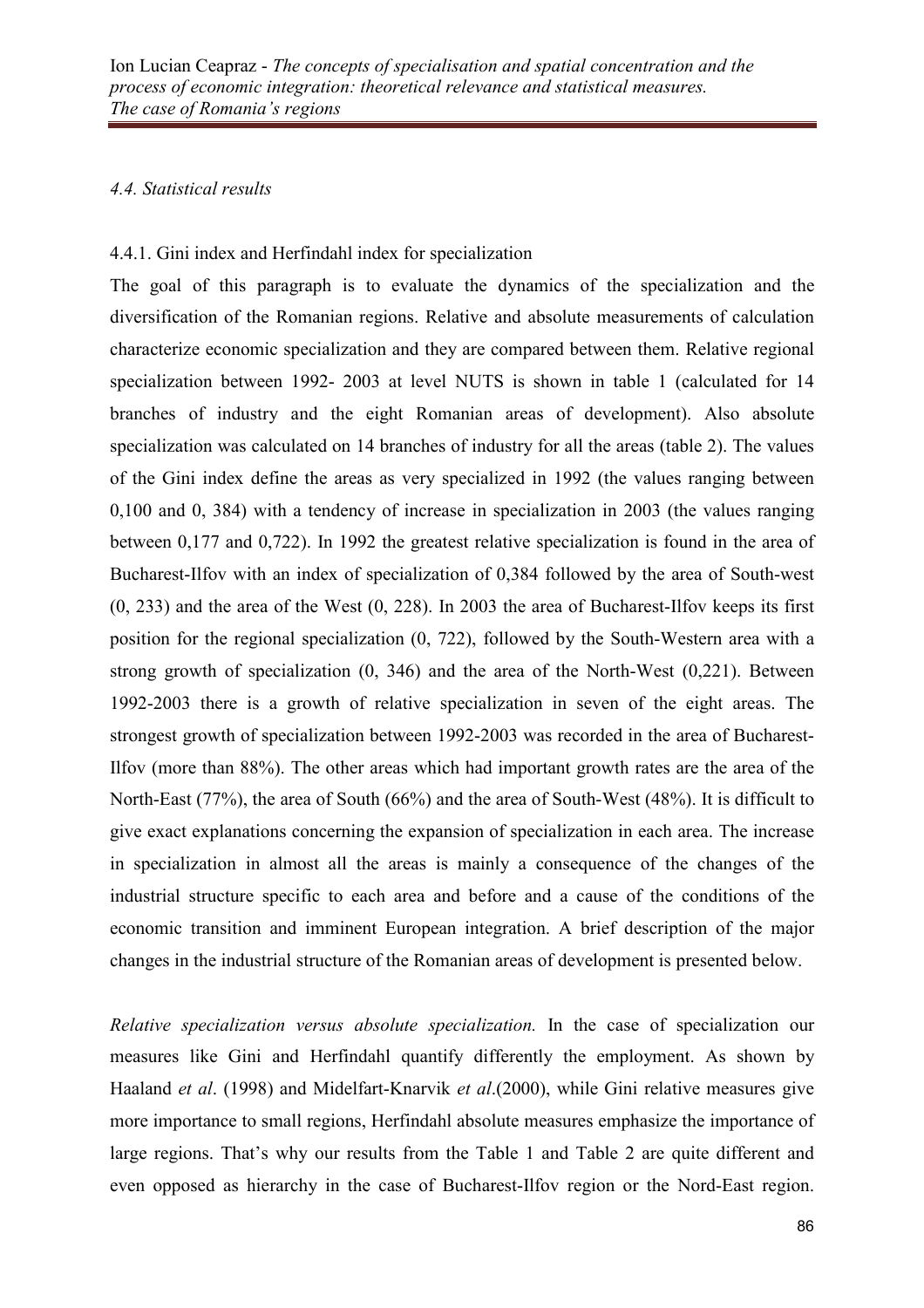Another reason of this difference is linked with the fact that our indicators (Gini, Herfindahl) measure a global specialization without making clear in what sector the regions specialize mostly.

| <b>Regions</b>  | Gini regional specialization index (8 regions) |                |       |                |  |
|-----------------|------------------------------------------------|----------------|-------|----------------|--|
|                 | 1992                                           | rank 1992      | 2003  | rank 2003      |  |
| Nord-East       | 0,100                                          | 8              | 0,177 | 8              |  |
| South-East      | 0,178                                          | 6              | 0,207 | $\overline{4}$ |  |
| South           | 0,116                                          | 7              | 0,193 | 7              |  |
| South-West      | 0,233                                          | 2              | 0,346 | $\overline{2}$ |  |
| West            | 0,228                                          | 3              | 0,203 | 6              |  |
| North-West      | 0,215                                          | $\overline{4}$ | 0,221 | 3              |  |
| Centre          | 0,193                                          | 5              | 0,204 | 5              |  |
| Bucharest-Ilfov | 0,384                                          |                | 0,722 |                |  |

### Table 1. Gini regional specialization index

Source: Own calculations based on data from the National Institute of Statistics, 2006

### Table 2. Herfindahl regional specialization index

| <b>Regions</b>  | Herfindahl regional specialization index (8 regions) |                |          |                |  |
|-----------------|------------------------------------------------------|----------------|----------|----------------|--|
|                 | 1992                                                 | rank 1992      | 2003     | rank 2003      |  |
| Nord-East       | 0,256050                                             |                | 0,256444 | 1              |  |
| South-East      | 0,209807                                             | 6              | 0,205571 | 5              |  |
| South           | 0,240756                                             | $\overline{2}$ | 0,238907 | 3              |  |
| South-West      | 0,232044                                             | 3              | 0,246494 | $\overline{2}$ |  |
| West            | 0,178810                                             | 7              | 0,171201 | 7              |  |
| North-West      | 0,221119                                             | 5              | 0,220789 | $\overline{4}$ |  |
| Centre          | 0,225441                                             | 4              | 0,187850 | 6              |  |
| Bucharest-Ilfov | 0,166543                                             | 8              | 0,123535 | 8              |  |

Source: Own calculations based on data from the National Institute of Statistics, 2006.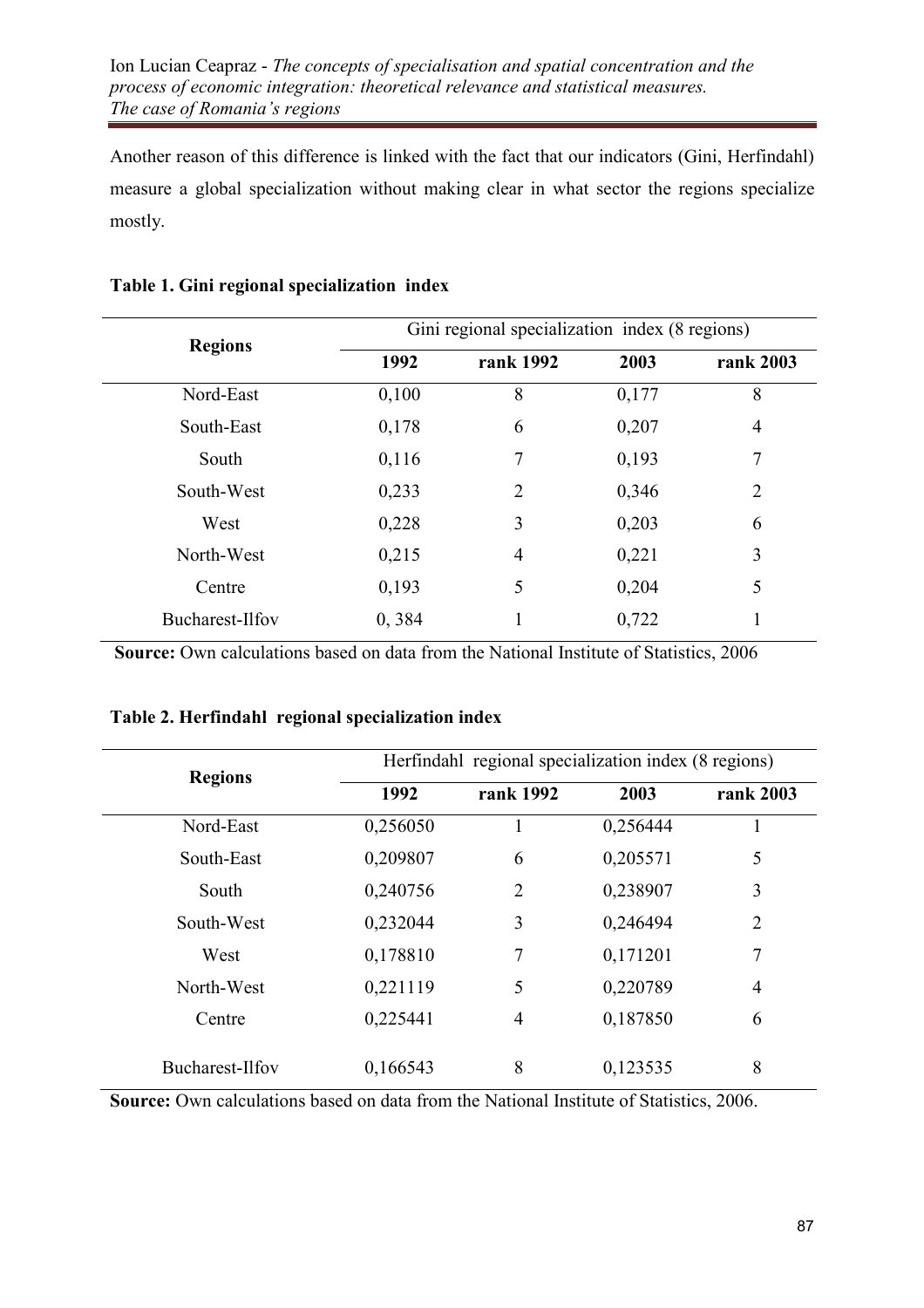# 4.4.2. Statistical results. Gini index and Herfindahl index for concentration

Gini index of concentration. Concerning the evolution of economic sectors the measure of Gini index shows us a regional concentration dominated in 2003 by the industrial sector "Mining and quarrying", the tertiary sector "Financial intermediations" and the 3<sup>rd</sup> most concentrated sector "Agriculture, hunting and sylviculture". We can observe in the Table 3 that the sector "Mining and quarrying" continue to preserve the  $1<sup>st</sup>$  position since 1992. The tertiary sector "Financial intermediations" ranked in 10<sup>th</sup> position in 1992 arrives in second place in 2003 because of its strong concentration in few urban centres. Other sectors with an important concentration in 2003 are "Real estate and other services"  $(4<sup>th</sup>$  position), "Education" ( $5<sup>th</sup>$  position), "Constructions" ( $6<sup>th</sup>$  position), etc.

|                                            | Gini index of regional concentration (13 sectors) |                |       |                |
|--------------------------------------------|---------------------------------------------------|----------------|-------|----------------|
| <b>Sectors</b>                             | 1992                                              | rank 1992      | 2003  | rank 2003      |
| Agriculture, hunting, sylviculture         | 0,498                                             | $\overline{2}$ | 0,368 | 3              |
| Mining and quarrying                       | 0,637                                             | 1              | 0,620 | 1              |
| Manufacturing                              | 0,181                                             | 8              | 0,145 | 12             |
| Electric and thermal energy, gas and water | 0,175                                             | 9              | 0,147 | 11             |
| Constructions                              | 0,237                                             | $\overline{4}$ | 0,265 | 6              |
| Trade                                      | 0,214                                             | 5              | 0,165 | 10             |
| Hotels and restaurants                     | 0,184                                             | 7              | 0,264 | 7              |
| Transport, storage and communications      | 0,210                                             | 6              | 0,244 | 8              |
| Financial intermediations                  | 0,153                                             | 10             | 0,394 | $\overline{2}$ |
| Real estate and other services             | 0,325                                             | 3              | 0,356 | $\overline{4}$ |
| Public administration and defence          | 0,111                                             | 12             | 0,171 | 9              |
| Education                                  | 0,114                                             | 10             | 0,278 | 5              |
| Health and social assistance               | 0,097                                             | 13             | 0,056 | 13             |

# Table 3. Gini index of regional concentration

Source : Own calculations based on data from the National Institute of Statistics, 2006.

Herfindahl index of concentration. The estimations of Herfindahl index of concentration give us a rather different picture of spatial concentration compared to the Gini (table 4). The most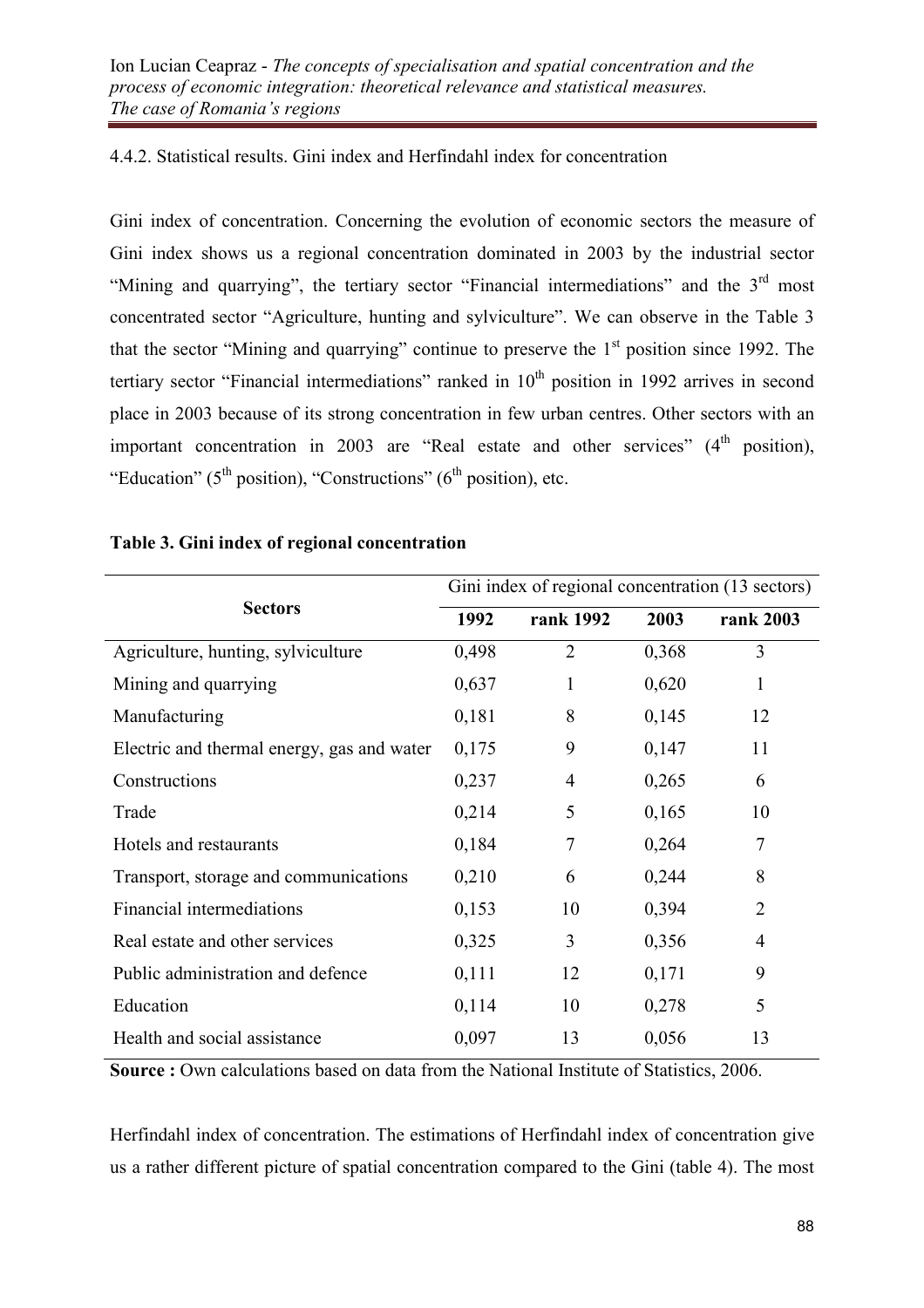concentrated sector in 2003 is "Real estate and other services" followed by the "Financial intermediations" and "Mining and quarrying". The "Financial intermediations" used to be less concentrated sector in 1992 with a spectacular drop in  $2<sup>nd</sup>$  place in 2003. We observe that the "Agriculture, hunting and sylviculture continue to be still a concentrated sector in 2003 with little change from 1992.

|                                            | Herfindahl index of regional concentration (13) |                |       |                |
|--------------------------------------------|-------------------------------------------------|----------------|-------|----------------|
| <b>Sectors</b>                             | sectors)                                        |                |       |                |
|                                            | 1992                                            | rank 1992      | 2003  | rank 2003      |
| Agriculture, hunting, sylviculture         | 0,147                                           | 3              | 0,145 | $\overline{4}$ |
| Mining and quarrying                       | 0,142                                           | $\overline{4}$ | 0,158 | 3              |
| Manufacturing                              | 0,128                                           | 8              | 0,130 | 5              |
| Electric and thermal energy, gas and water | 0,173                                           | $\mathbf{1}$   | 0,120 | 12             |
| Constructions                              | 0,135                                           | 5              | 0,126 | $\overline{7}$ |
| Trade                                      | 0,132                                           | 6              | 0,125 | 8              |
| Hotels and restaurants                     | 0,126                                           | 9              | 0,122 | 10             |
| Transport, storage and communications      | 0,129                                           | $\tau$         | 0,129 | 6              |
| Financial intermediations                  | 0,115                                           | 13             | 0,164 | $\overline{2}$ |
| Real estate and other services             | 0,152                                           | $\overline{2}$ | 0,167 | 1              |
| Public administration and defence          | 0,119                                           | 12             | 0,113 | 13             |
| Education                                  | 0,124                                           | 10             | 0,125 | 9              |
| Health and social assistance               | 0,122                                           | 11             | 0,122 | 11             |

#### Table 4. Herfindahl index of regional concentration

Source : Own calculations based on data from the National Institute of Statistics, 2006.

*Relative concentration versus absolute concentration.* In the case of concentration because of the less heterogeneity between sectors our relative (Gini) and absolute indicators (Herfindahl) have more similar results as hierarchy. Nevertheless the same notices can be observed like in the case of the specialization: relative measures give more weight to small sectors while the absolute indicators to the larger ones. Likewise, our indicators for the concentration measure the global concentration of sectors without specifying a particular region where this concentration is occurring.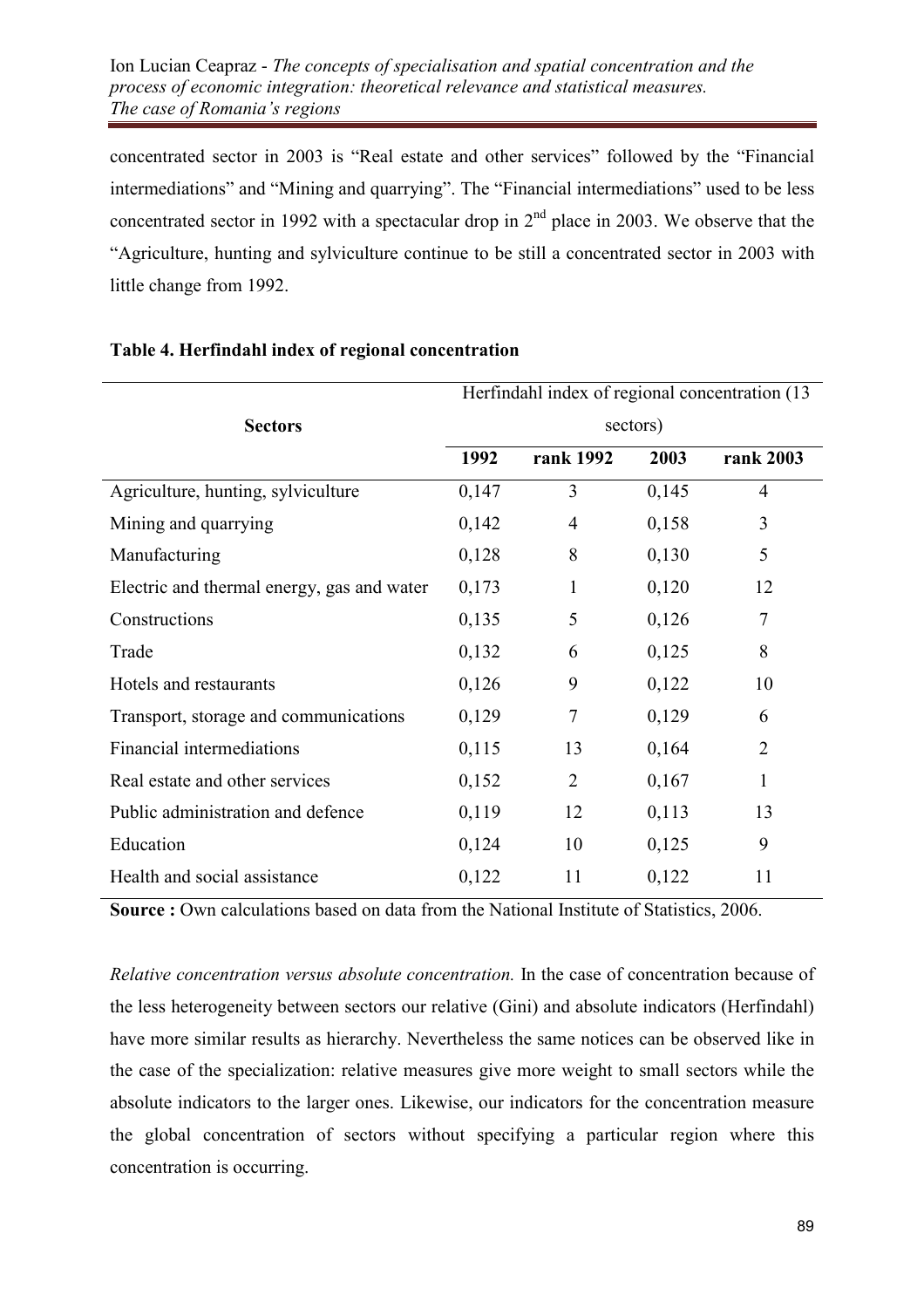## 5. Conclusions

Our results show us big differences between relative and absolute indicators. As shown before this is due to the size and importance attributed to the sector/region by the relative/absolute measures.

*For specialization*, according to Gini index we register an increase of relative specialization in all regions except one (West region). In the same manner, according to Herfindahl we have a decrease of absolute specialization in all regions except two (the Nord-East which maintains the same level of absolute specialization in 1992 as well as 2003 and the South-West region which had an increase of specialization).

*For the concentration,* according to Gini index we observe an increase of relative concentration for 7 sectors (Constructions, Hotels and restaurants, Transport, storage and communications, Financial intermediations, Real estate and other services, Public administration and defence, Education, Health and social assistance) and a decrease for 6 sectors (Agriculture, hunting, sylviculture, Mining and quarrying, Manufacturing, Electric and thermal energy, gas and water). In the same direction, according to Herfindahl index we notice an increase of absolute concentration for 5 sectors (Mining and quarrying, Manufacturing, Financial intermediations, Real estate and other services), a decrease for 6 sectors (Agriculture, hunting, sylviculture, Electric and thermal energy, gas and water, Constructions, Trade, Hotels and restaurants) and a constant trend for 2 sectors (Transport, storage and communications, Health and social assistance).

Thereby, our results depend in general on the distributional indicator chosen, on the degree of disaggregation, on the chosen activity variable and on the chosen measure (relative or absolute). Likewise in this particular study, these indicators are a-spatial: *i*) the concentration is measured globally (no region is figure out) and is not spatialized, .*ii)* the specialisation is based on regions and is globalized (no particular industry is taken in consideration).

From the perspective of economic geography both concepts are useful and emphasize the degree of integration at regional level.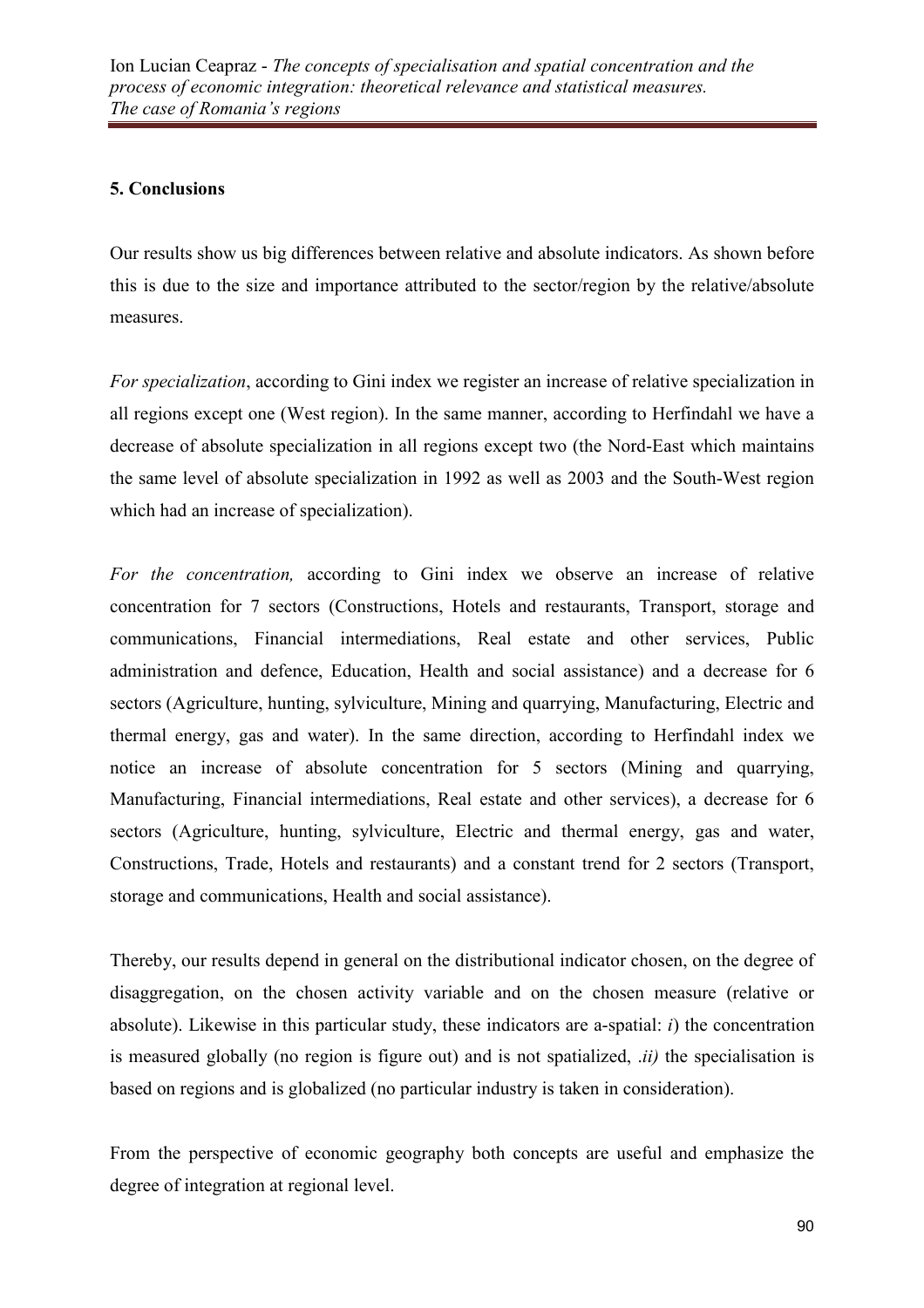# Bibliography

Aiginger, K., "Do Industrial Structures Converge? A survey on the empirical literature on specialisation and concentration of industries", *WIFO working paper* No. 116, 1999.

Aiginger, K., "Industrial specialisation and geographic concentration: two sides of the same coin?", *Journal of Applied Economics*, Vol.VII, No. 2, 2004.

Aiginger, K., Rossi-Hansberg, E., "Specialization and concentration: A note on theory and evidence", *Empirica*, Vol. 44, No. 4, 2006.

Arbia, G., "The role of special effects in the empirical analysis of regional concentration", *The Journal of Geographical Systems*, 3, 2001.

Beine, M., Coulombe, S., "Economic integration and regional industrial specialization patterns: new evidence from the Canadian-U.S. FTA experience", paper prepared for the Meeting of Canadian Economics Association, 2004.

Brakman, S., Garretsen, H., van Marrewijk, C., *An Introduction to Geographical Economics,* Cambridge University Press, 2001.

Brulhart, M., "Commerce et spécialisation géographique dans l'Union Européenne", *Économie Internationale*, 65(1), 1996.

Brulhart, M., "Trading Places: Industrial Specialisation in the European Union", *Journal of Common Market Studies*, 36(3), 1998.

Brulhart, M, "Evolving geographical concentration of European manufacturing industries", *Weltwirtschaftiches Archives*, vol. 137, n°2, 2001.

Brulhart, M., Traeger, R., "An Account of Geographic Concentration Patterns in Europe", Institute for International Integration Studies (IIIS), *Research paper* No. 03/11, 2003.

Catin, M., van Huffel, C., "L'impact de l'ouverture economique sur la concentration spatiale des pays en développement", *Révue Région et développement*, n°20, 2004.

Combes, P.P., Mayer, T., Thisse, J.F., "Chapitre 10 : Mesurer la concentration spatiale", document Université Paris 1, équipe TEAM Paris, 2006.

Dunn, E.S., Lampard, E.E., Muth, R.F., Perloff, H.S., *Regions, Resources and Economic Growth*, Lincoln: University of Nebraska Press, 1960.

Dupuch, S., Jennequin, H., Mouhoud, E.M., "EU enlargment: what does it change for the european economic geography?", working paper Université de Paris XIII et CEPN n° 04, 2004.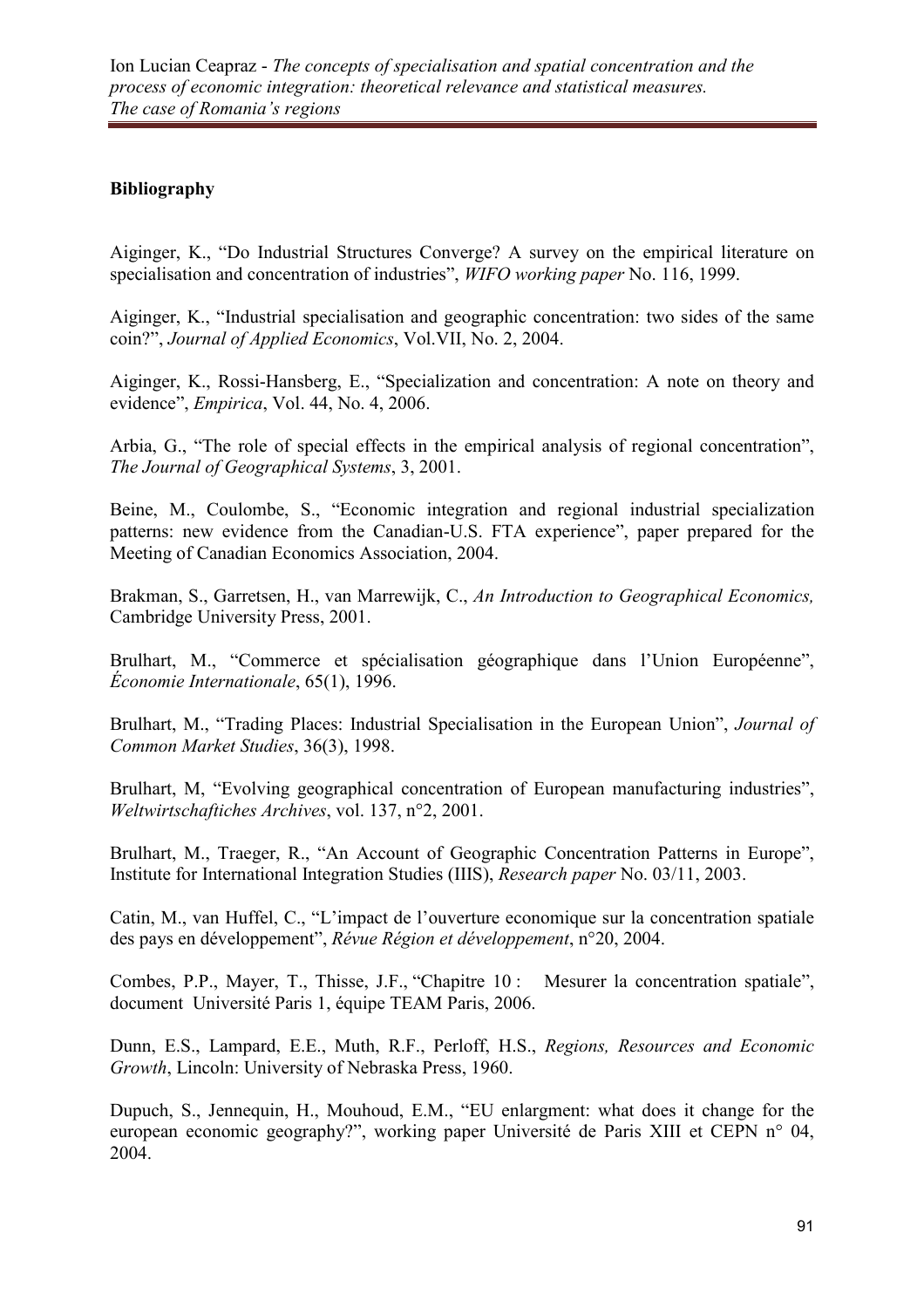Ion Lucian Ceapraz - *The concepts of specialisation and spatial concentration and the process of economic integration: theoretical relevance and statistical measures. The case of Romania's regions*

Fujita, M., Krugman, P., Venables A. J., *The Spatial Economy: Cities, Regions and International Trade*, Cambridge, MIT Press, 1999 Fujita, M., Thisse, J.F., *Economies of Agglomeration: Cities, Industrial Location and* 

*Regional Growth*, Cambridge, Cambridge University Press, 2004.

Haaland, J.I., Kind, H.J., Midelfart-Knarvik, K.H. et Torstensson, J., "What determines the economic geography of Europe?", Centre for Economic Policy Research, *Discussion paper* No. 2072, 1998.

Hallet, M., "The regional impact of the single currency", Paper presented at the 38th Congress of the European Regional Science Association, Vienna, 1998.

Hallet, M., "Regional specialisation and concentration in the EU", *Economic pape*rs, 141, European Commision, Brussels, 2000.

Helpman, E., Krugman, P., *Market Structure and Foreign Trade: Increasing Returns, Imperfect Competition and the International Economy*, MIT Press, Cambridge, Massachussets, 1985.

Henderson, J. V., *Urban Development Theory, Fact and Illusion*, New York, Oxford University Press, 1988.

Hugon, H., "Le renouvellement des théories et de l'intégration régionale", CERED, Université de Paris X-Nanterre, 2001.

Krugman, P., "Increasing returns and economic geography", *Journal of Political Economy*, 99, 1991a.

Krugman, P., *Geography and Trade*, Cambridge, MIT Press, 1991b.

Krugman, P., *Development, Geography and Economic Theory*, Cambridge, MIT press, 1995. Lucas, R., "On the mechanics of economic development", *Journal of Monetary Economics*, 22, 1988.

Lajugie, J., Delfaud, P., Lacour, C., *Espace régional et aménagement du t*erritoire, Paris : Dalloz, 1985.

Maurel, M., Cheikbossian, G., "The new geography of Eastern European trade", *CEPR discussion paper* No. 1580, 1997.

Mill, J., Elements of political economy, document internet, 1821.

Mill, J.S., Principles of political economy, document internet, 1848.

Ohlin, B., *Interregional and International Trade*, Harvard Economic Studies, 1967.

Porter, M., 1996, "Competitive advantage, agglomeration economies and regional policy", *International Regional Science Review*, No. 19, 1996.